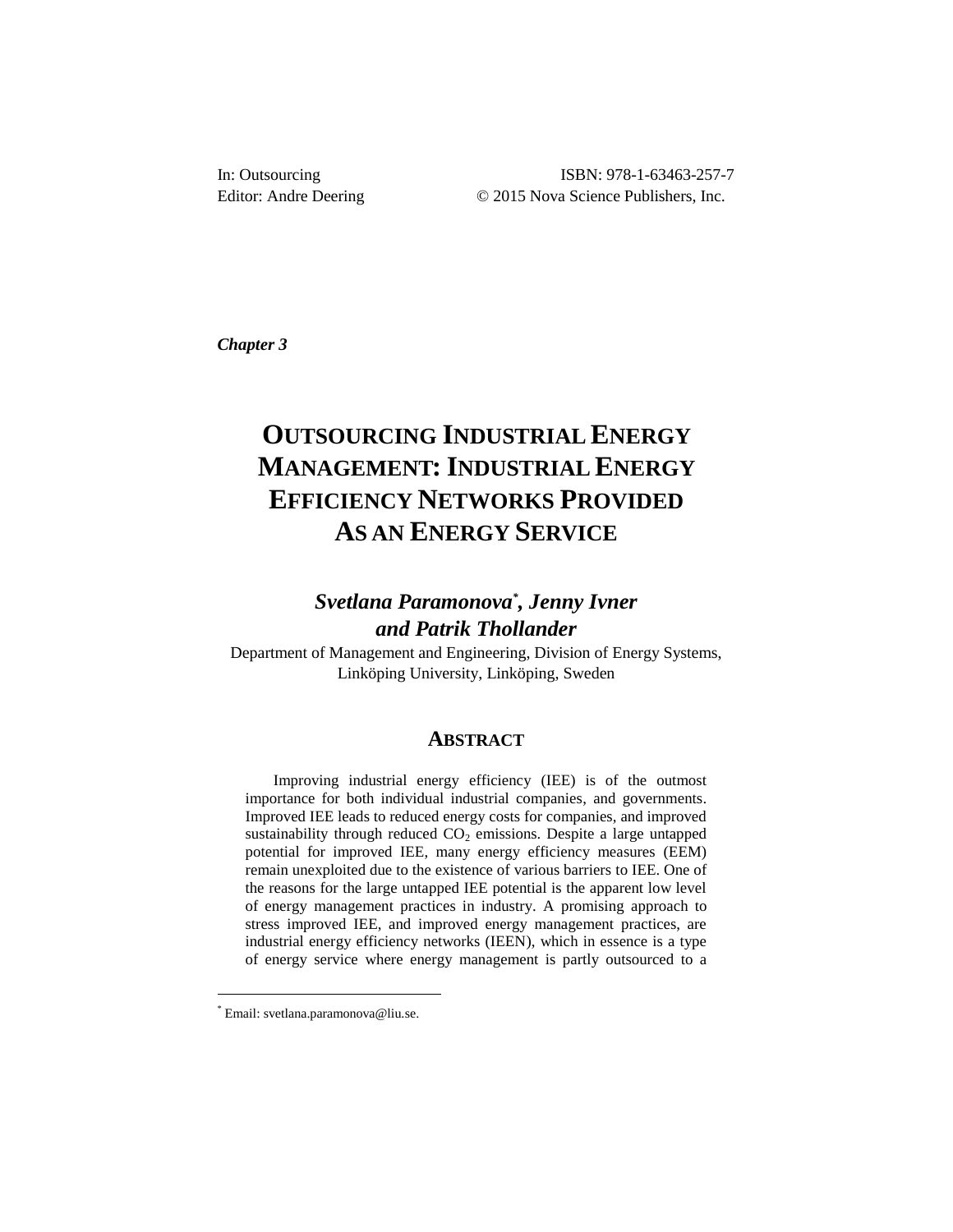third party. There is a need to study how IEENs could and should be structured. Successful networks have been under operation in many different areas and disciplines. A large part of the organizational issues of previous research on networks, could thus be transformed to IEENs, e.g., in terms of transition theory, transformation etc. The aim of this book chapter is to present a general model for the management of IEEN.

# **INTRODUCTION**

Improving industrial energy efficiency (IEE) is of the utmost importance for both individual industrial companies, and governments. Improved IEE leads to reduced energy costs for companies, and improved sustainability through reduced  $CO<sub>2</sub>$  emissions. Despite a large untapped potential for improved IEE, many energy efficiency measures (EEM) remain unexploited due to the existence of various barriers to IEE (Thollander and Palm, 2012). One of the reasons for the large untapped IEE potential is the apparent low level of energy management practices in industry (Christoferssen et al., 2006; Thollander and Ottosson, 2010; Brunke et al., 2014). A promising approach to stress improved IEE, and improved energy management practices, are industrial energy efficiency networks (IEEN), which in essence is a type of energy service where energy management is partly outsourced to a third party. There is a need to study how IEENs could and should be structured. Successful networks have been under operation in many different areas and disciplines, e.g., Elmhester (2008) and Villa (2009). Many of the organizational issues of previous research on networks could thus be transformed to IEENs, e.g., in terms of transition theory.

The aim of this book chapter is to present a general model for the management of IEEN. In order to do this a brief background to organizational barriers to IEE is given in section 2, followed by an explanation of how IEEN can contribute to overcoming these barriers as well as some lessons learned from pioneering energy efficiency networks. Then a theoretical background to known mechanisms for organizational change is presented in section 3. Section 4 gives a brief overview of findings from research on business networks and finally section 5 presents a model for the practical implementation of an IEEN program, with some final remarks.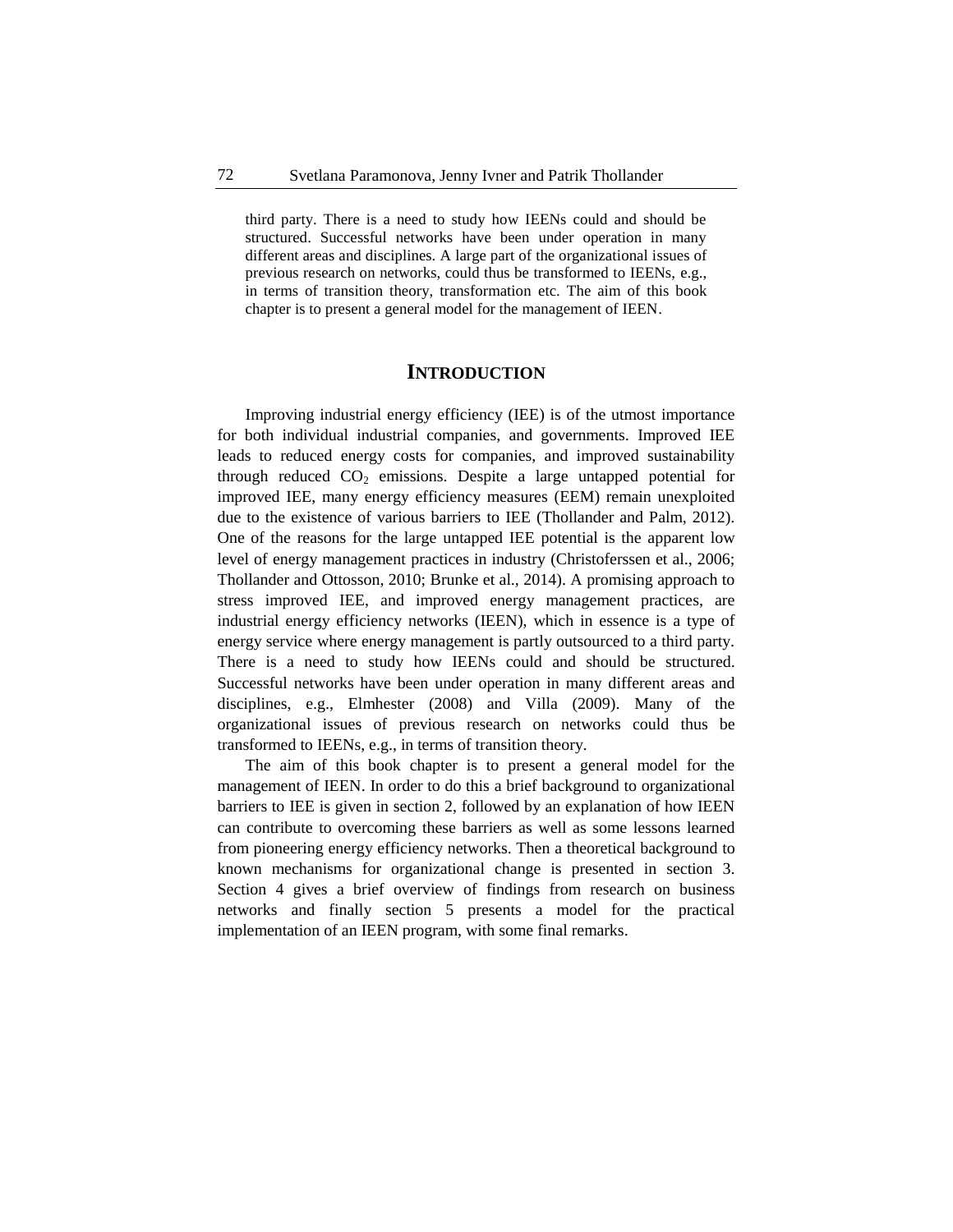# **1.IMPROVING INDUSTRIAL ENERGY EFFICIENCY**

Improved industrial energy efficiency is one of the foremost means of cutting energy cost for companies, and one of the foremost means for reducing greenhouse gas emissions. Research indicates a vast and untapped potential for improved energy efficiency in industry which remains unexploited due to the existence of various barriers to IEE (Thollander and Palm, 2012) and which, with adequate energy management practices, including adoption of new technologies and improved operations, well-developed energy service markets, and tailor-made policies, can be exploited.

# **1.1. Barriers to EE investments**

Research on barriers has been an ongoing research field for more than two decades. In Table 1 theoretical barriers to EE investments originating from this ongoing field of research are presented.

| Classification             | <b>Theoretical Barriers</b>  |
|----------------------------|------------------------------|
| The technical system       | Access to capital            |
|                            | Heterogeneity                |
|                            | Hidden costs                 |
|                            | <b>Risk</b>                  |
| The technological regime   | Imperfect information        |
|                            | Adverse selection            |
|                            | Split incentives             |
|                            | Form of information          |
| The sociotechnical regime. | Credibility and trust        |
|                            | Principal-agent relationship |
|                            | Values                       |
|                            | Inertia                      |
|                            | Bounded rationality          |
|                            | Power                        |
|                            | Culture                      |

**Table 1. Barriers to energy efficiency (Thollander and Palm, 2012)**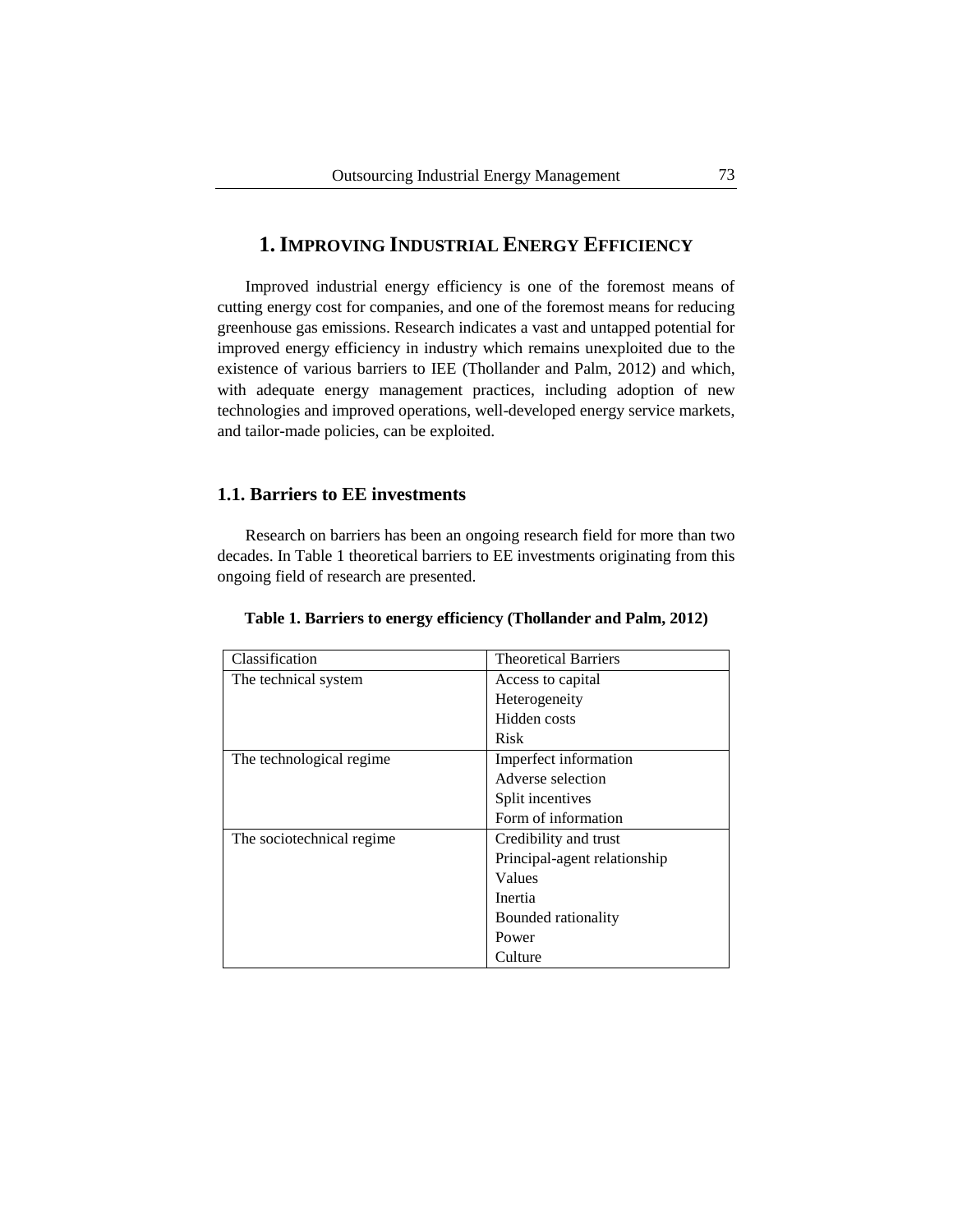# **1.2. Outsourcing Energy Management Practices**

A promising approach to improve energy management practices is outsourcing of energy management to a third party. Outsourcing emanates from a paper by Prahalad and Hamel (1990), which somewhat reshaped parts of how cooperation and individual firms do business and formulate strategies. In essence, a company should according to Prahalad and Hamel (1990), focus on their core competencies. For the industrial manufacturing companies of today, this means that improved energy end-use efficiency should become a core competence. However, it never does because it does not create direct revenues, only cost minimization. For some, a select few, energy-intensive companies, that may be able to utilize the excess heat, in turn supplying electricity and heat to an external market, the supply of energy (electricity or heat) can in fact be a core competence. The latter however is beyond the scope of this book chapter as it primarily focuses on improved energy end-use efficiency. For companies not able to utilize excess heat, outsourcing parts or the whole energy management responsibilities has theoretically then proven to be a solution. For the vast majority of companies, where e.g., within the EU, 99.9 % of the companies are categorized as micro, small or medium-sized, the maturity of energy management within the company is often low. This is the major logic of industrial energy efficiency networks (IEEN): in essence, an IEEN means that parts of the energy management within the firm are outsourced to the network administrator.

### **1.3. Networks as a Means to Overcome the Efficiency gap**

Participation in an IEEN, at least in theory, is an opportunity to overcome barriers related to credibility, uncertainty, and lack of information as it offers opportunities for information-sharing and sharing of experiences. Table 2 below gives a brief overview of potential benefits offered by IEEN. The table is based on the taxonomy by Sorrell et al. (2000), later elaborated by Thollander and Palm (2012).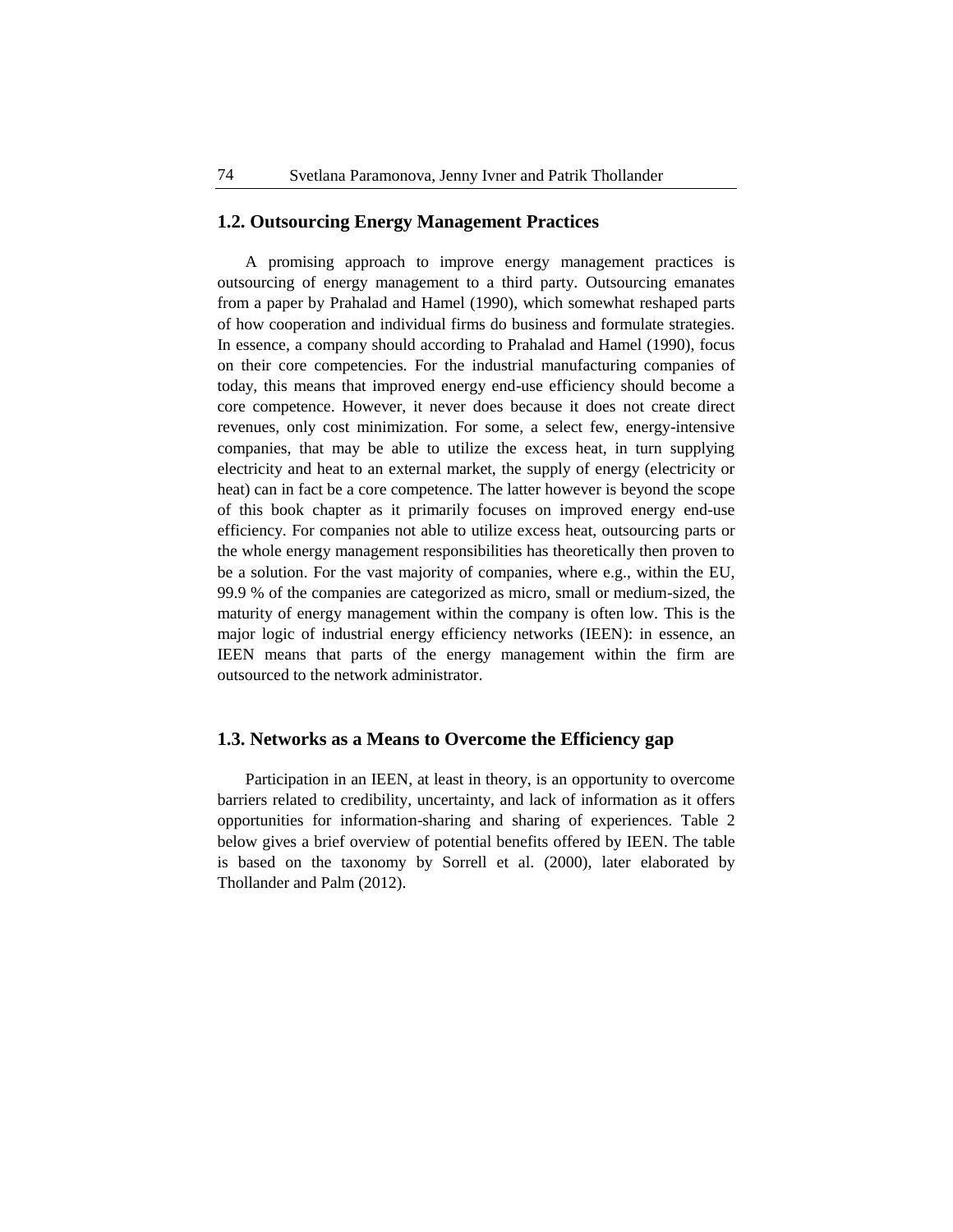# **Table 2. Barriers to energy efficiency on which energy manager networks have potential positive effects (Ivner et al., 2014)**

| Category         | <b>Theoretical barriers</b> | Potential effect from network participation                                                              |
|------------------|-----------------------------|----------------------------------------------------------------------------------------------------------|
| Technical system | Heterogeneity               | Sharing experiences about available measures and                                                         |
|                  |                             | technologies within the network reduces the risk of                                                      |
|                  |                             | technology inappropriateness                                                                             |
|                  | Hidden costs                | Hidden costs such as overhead costs related to                                                           |
|                  |                             | investment, costs for collecting and analyzing data                                                      |
|                  |                             | may be reduced, or even avoided                                                                          |
|                  | Risk                        | As managers share experiences of previous                                                                |
|                  |                             | technology investments and process improvements,                                                         |
|                  |                             | networks contribute to minimized risk aversion                                                           |
| Technological    | Imperfect information       | Improved information on the positive effects of                                                          |
| regime           |                             | energy efficiency investments and process                                                                |
|                  |                             | improvements may lead to implementation of cost-                                                         |
|                  |                             | effective energy efficiency measures                                                                     |
|                  | Adverse selection           | Information-sharing among managers already                                                               |
|                  |                             | undertaking investment and process improvements                                                          |
|                  | Form of information         | reduces the chance to select "wrong" technologies                                                        |
|                  |                             | Information is exchanged in person, either by an<br>expert or a peer, which improves the conditions for  |
|                  |                             | learning and adoption of ideas and knowledge                                                             |
| Socio-technical  | Credibility and trust       | Information provided by a trustworthy source, for                                                        |
| regime           |                             | example at network meetings is more likely to be                                                         |
|                  |                             | accepted. The adoption of certain technologies or                                                        |
|                  |                             | measures by peer business colleagues is more likely                                                      |
|                  |                             | to be seen as credible (or as a norm)                                                                    |
|                  | Values                      | The adoption of energy management systems or                                                             |
|                  |                             | energy efficiency measures by peers affects what is                                                      |
|                  |                             | perceived as a norm and "common sense" in the                                                            |
|                  |                             | business sector, and thus the possibilities to                                                           |
|                  |                             | overcome this barrier                                                                                    |
|                  | Inertia                     | The adoption of energy efficiency measures by                                                            |
|                  |                             | peers affects what is perceived as a norm in the                                                         |
|                  |                             | business sector, hence affecting attitudes and                                                           |
|                  |                             | behavior, helping to reduce this barrier                                                                 |
|                  | <b>Bounded</b> rationality  | The downside of acting bounded rational in regard                                                        |
|                  |                             | to energy efficiency is reduced as attitudes and what                                                    |
|                  |                             | is regarded as a norm change and information is                                                          |
|                  |                             | gained from improvements undertaken by other                                                             |
|                  |                             | companies                                                                                                |
|                  | Power                       | Low effect of energy management networks as this<br>barrier refers to internal organizational structures |
|                  | Culture                     | Attitudes towards energy efficiency change as the                                                        |
|                  |                             | norms change due to new knowledge and                                                                    |
|                  |                             | experiences gained in the network. In the long run,                                                      |
|                  |                             | as staff changes positions, a "business culture"                                                         |
|                  |                             | where energy efficiency is a natural part evolves                                                        |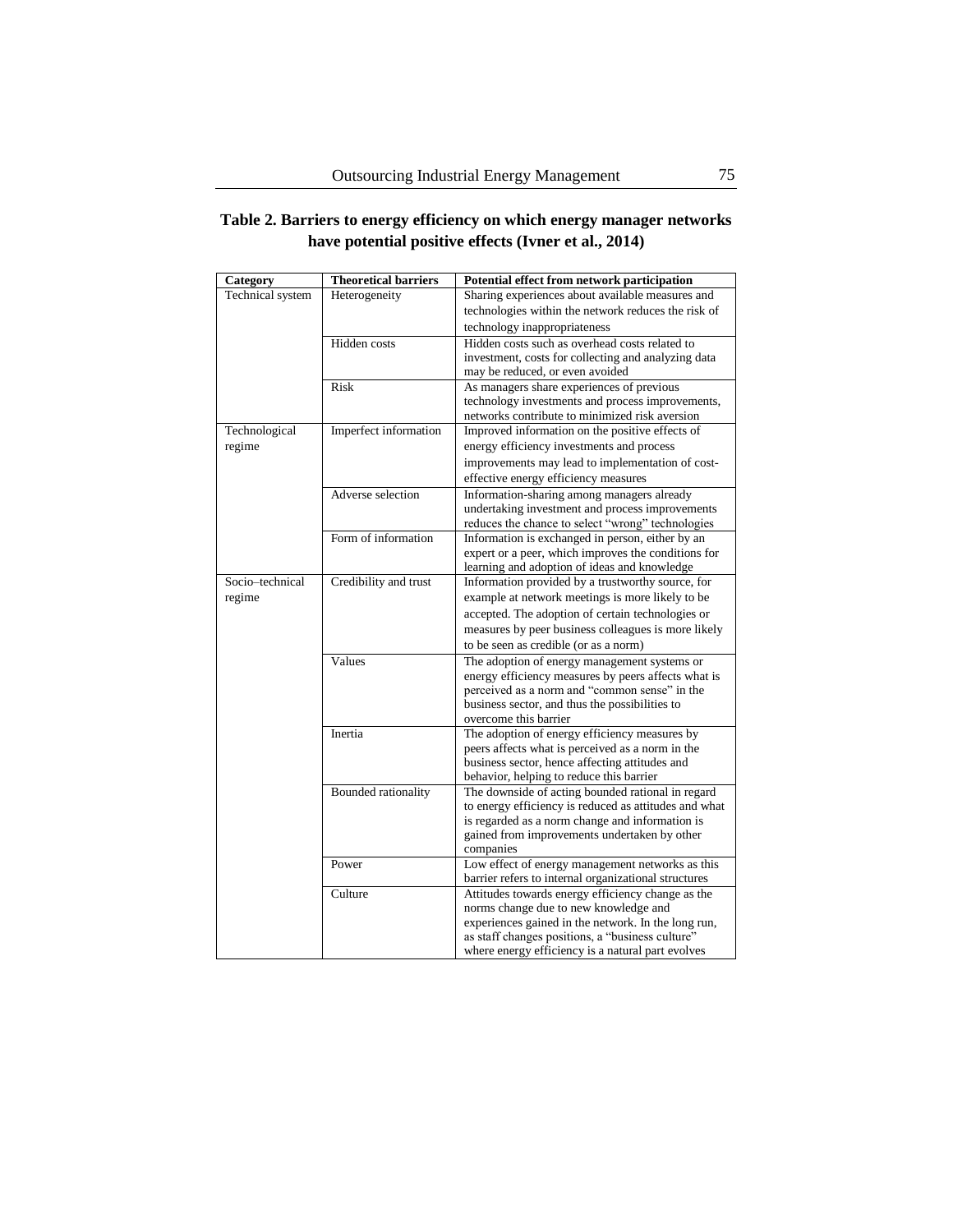### **1.3. Networks as a Means to Overcome the Efficiency gap**

Participation in an IEEN, at least in theory, is an opportunity to overcome barriers related to credibility, uncertainty, and lack of information as it offers opportunities for information-sharing and sharing of experiences. Table 2 below gives a brief overview of potential benefits offered by IEEN. The table is based on the taxonomy by Sorrell et al. (2000), later elaborated by Thollander and Palm (2012).

# **1.4. Previous Research on Energy Efficiency Networking**

Switzerland was first to successfully introduce an IEEN in 1987 called EnergyModel (Koewener et al., 2011). The model got support from the Swiss Energy Agency and all the participating companies were exempted from a fossil fuel surcharge if they managed to reduce carbon dioxide emissions. The emission targets were negotiated between the companies and the Swiss government (Jochem & Gruber, 2007). Now there are around 70 energy efficiency networks run in Switzerland involving approximately 2,000 companies.

The networks run between four and five years (Koewener, et al., 2011) and are financed by the participating companies. The evaluation showed an average annual reduction of individual energy costs of  $\epsilon$  110,000 per company (Koewener et al., 2011).

Encouraged by the Swiss success, Germany established its first energy efficiency network in 2002. German networking is usually referred to as Energy Table or learning energy efficiency networks (LEEN). One network consists of 10-15 primarily medium-sized companies in nearby proximity. Like the modern Swiss networks, LEENs are financed by the participating companies (Koewener, et al., 2011). The evaluation of the first network showed a positive tendency in reducing energy costs, which led to subsequent development of similar networks. Now there are more than 50 networks functioning (Koewener et al., 2011).

The LEEN model includes an acquisition phase, an initial consulting phase, and a network phase. The average energy-cost reductions were reported to be €120,000 for German networks.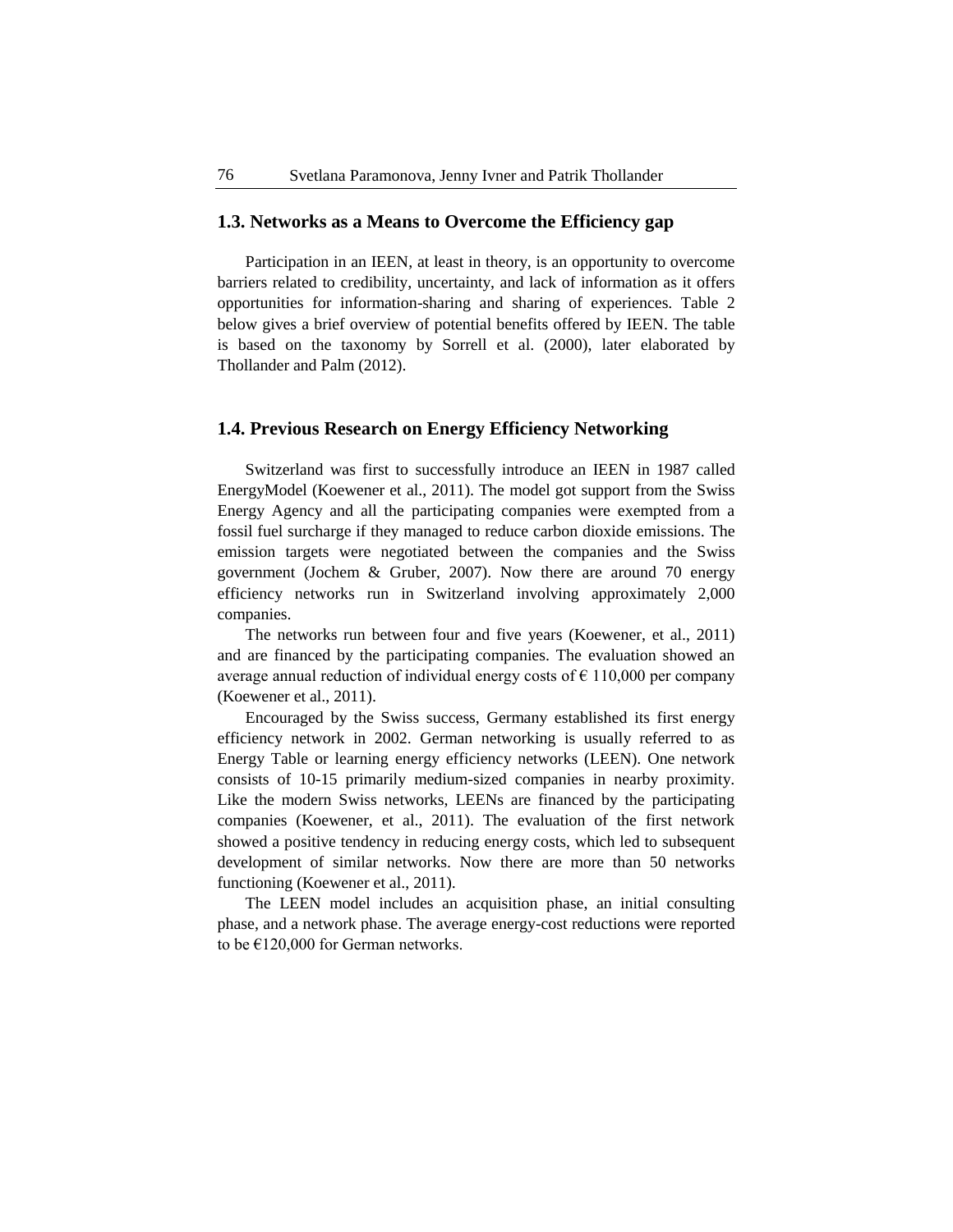# **1.5. Effective IEEN**

As for all forms of challenges, there is no guarantee that participation in an IEEN will lead to improved EE. A closer look at Table 2 indicates that information sharing is a key issue for the IEEN to succeed in overcoming organizational barriers, and that is it is very important how information is shared from experts and between peers and who is the receiver. These are issues closely related to the design of the network model and how the network is managed.

One of the most important means in starting an IEEN and an in-house energy management program is to conduct an energy audit. Väisenen et al. (2001) categorize the four primary types of actors involved in a governmental energy audit program. These are (Väisenen et al., 2001):

- Program administrator
- Program operator
- Energy auditor
- The company

In relation to an IEEN, the primary roles in an IEEN are:

- Network administrator (a number of networks)
- Network operator (one network)
- The company

In addition, another important actor which may not be applicable in some networks, is the energy auditor.

# **2. BRINGING CHANGE INTO COMPANIES**

In order to understand a network model, there is a need to understand mechanisms that lead to organizational change, change that is needed to enable the participants to receive and translate new knowledge into their own context. This section provides insight into how organizations learn and change, and how business networks help companies to face common challenges. These insights will later be used when we present our model for IEEN.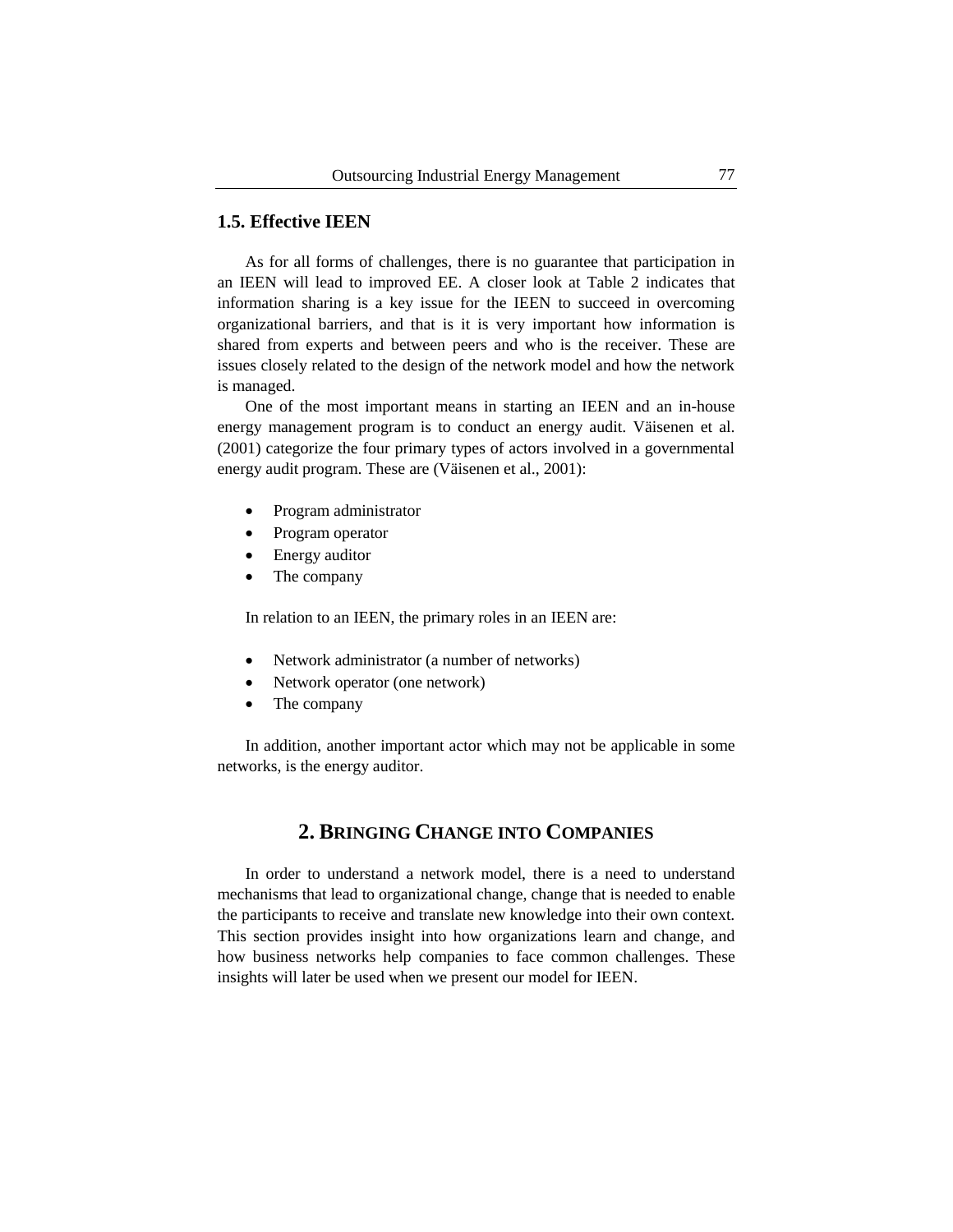# **2.1. Organizational Learning and Organizational Change**

Peter Senge's *The Fifth Discipline* (2004) is devoted to organizational change. In his book Senge states that in a complex world of business, companies have to work in a more "learningful" way and become "learning organizations". Senge (2004) thinks however that the majority of organizations have problems with learning due to "learning disabilities" that can remain despite the work of devoted people in the company. The two main disabilities are the illusion of taking charge and fixation on events*.*

The illusion of taking charge means, according to Senge, taking initiatives to do something in a reactive manner instead of being proactive and continuously working on improvements. If organizations instead try to foresee problems, this would contribute to mutual thinking and thus organizational learning. In relation to improving energy efficiency in companies, this means that results cannot be achieved after implementing one or a few energy efficiency measures with a short payback time. To see the results from energy efficiency measures the work on energy management should be practiced all the time.

Fixation on events such as last month's sales or the upcoming quarterly budget means dealing with the current agenda which hinders companies from solving problems that have a more delayed character. This linear thinking (*seeing lines*, as Senge calls it) prohibits systematic thinking. Seeing circles, on the other hand, help to understand interrelations. According to Senge, variables of a particular event can be put in a feedback process or loop of iterative cause-effect responses. Focusing only on short-term happenings hinders learning how to predict and create. In relation to IEEN, however, it will be important to find structure that allows both a holistic continuous approach together with quarterly economic time periods that every company today is facing. Following up the achievements during the fixed time periods would help to achieve a successful continuous work.

Another difficulty can be that management is often seen as a group of the most experienced staff in the company supposed to solve problems of any kind (Senge, 2004). This can endanger learning of an organization since top management may refuse to admit their lack of competence and thus neglect important issues in order to maintain their own image. It can prevent other personnel from affecting their decisions or expressing their opinion, which can cause a conscious unlearning.

These disabilities to learn can be counteracted by the structured work and sharing of ideas as well as technical and managerial know-how (Senge, 2004).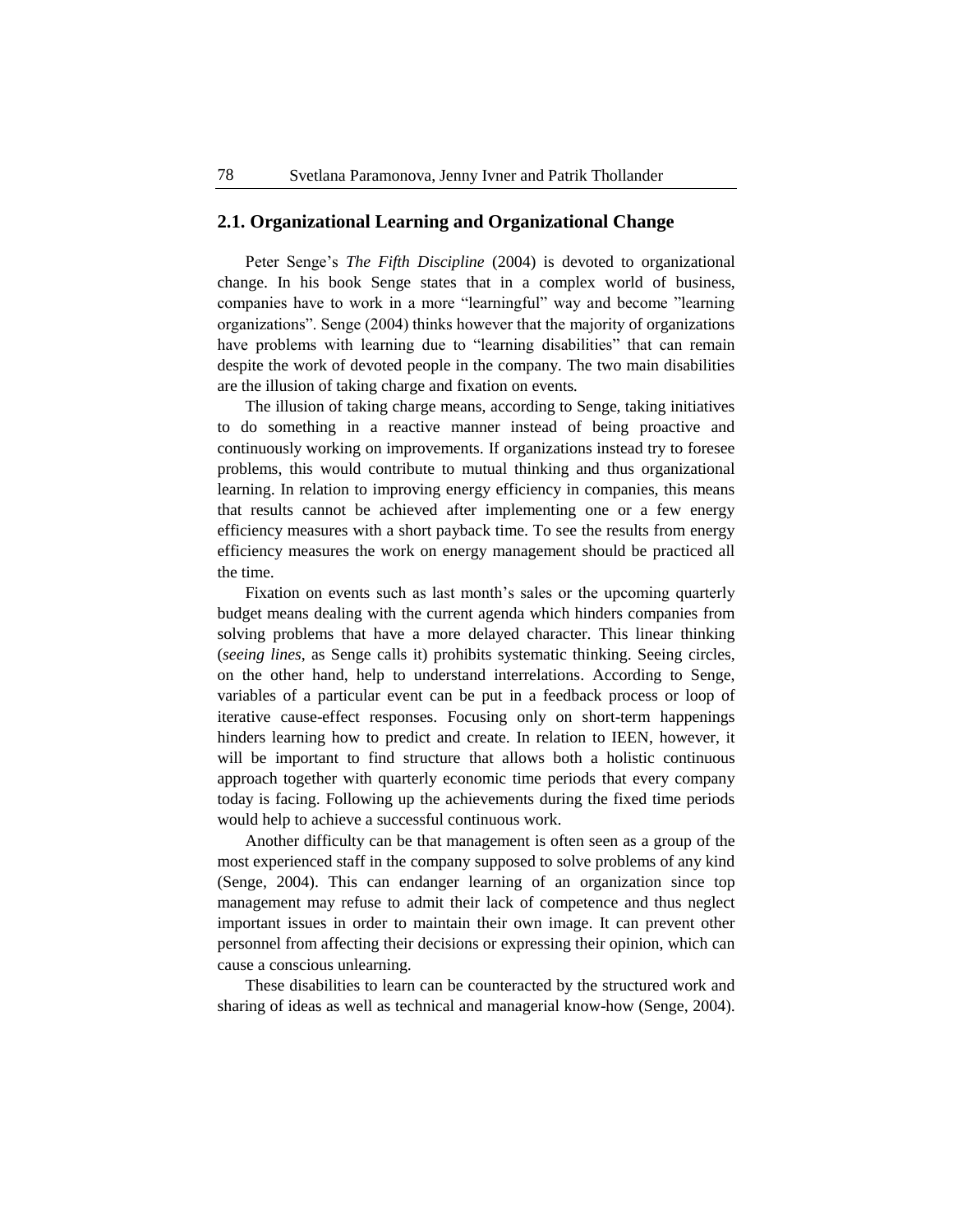Senge mentions some important aspects of the learning organizations. One of them is development of personal visions. Organizational learning starts with personal learning through mutual commitments. Devoted people working with energy efficiency on a network level will be able to transfer the knowledge into their organizations and thus build a new culture within them. Another important aspect is building mental models (generalizations and assumptions about the surrounding environment). Working constantly with mental models on an individual and company basis, the management of the company can achieve institutional learning. In a context of IEEN this can be achieved through providing coaching from the network administration to the participating companies. These two aspects can contribute to building shared visions. Building of shared visions is a possibility to create a picture of a mutually desirable situation inspiring to implement actions towards it (Senge, 2004). An IEEN can become a sort of guiding organization on how to build shared visions among participants. Participating in a network would help to increase commitment to the work with energy efficiency and later transfer the built visions further to the participating companies' staff. Thus, this can also eliminate the risk that vision related to energy issues will be determined on the top management level.

All this can eventually contribute to team learning or a situation when a team is thinking and learning together and when the potential of the team exceeds the potential of the individuals within it. Senge (2004) claims that for team learning dialogue is very important when ideas flow freely and lead to efficient exchange. Thus, it is important to achieve a good level of dialogue at network meetings where all the participants will be able to contribute to the discussion. The last aspect important for successful learning, according to Senge, is system thinking or the ability to combine all the interrelated components of a system in order to understand the whole and bring visions to reality. Participating in an IEEN can be a crucial factor for building system thinking because it can give SMEs a possibility to access information and resources they could not otherwise access.

In order to face challenges in an appropriate way and maintain ongoing improvements organizations should be able to learn to work repeatedly and proactively. The learning process should be put in the loop of iterative causeeffect responses which can eventually result in the ability to see circles instead of lines.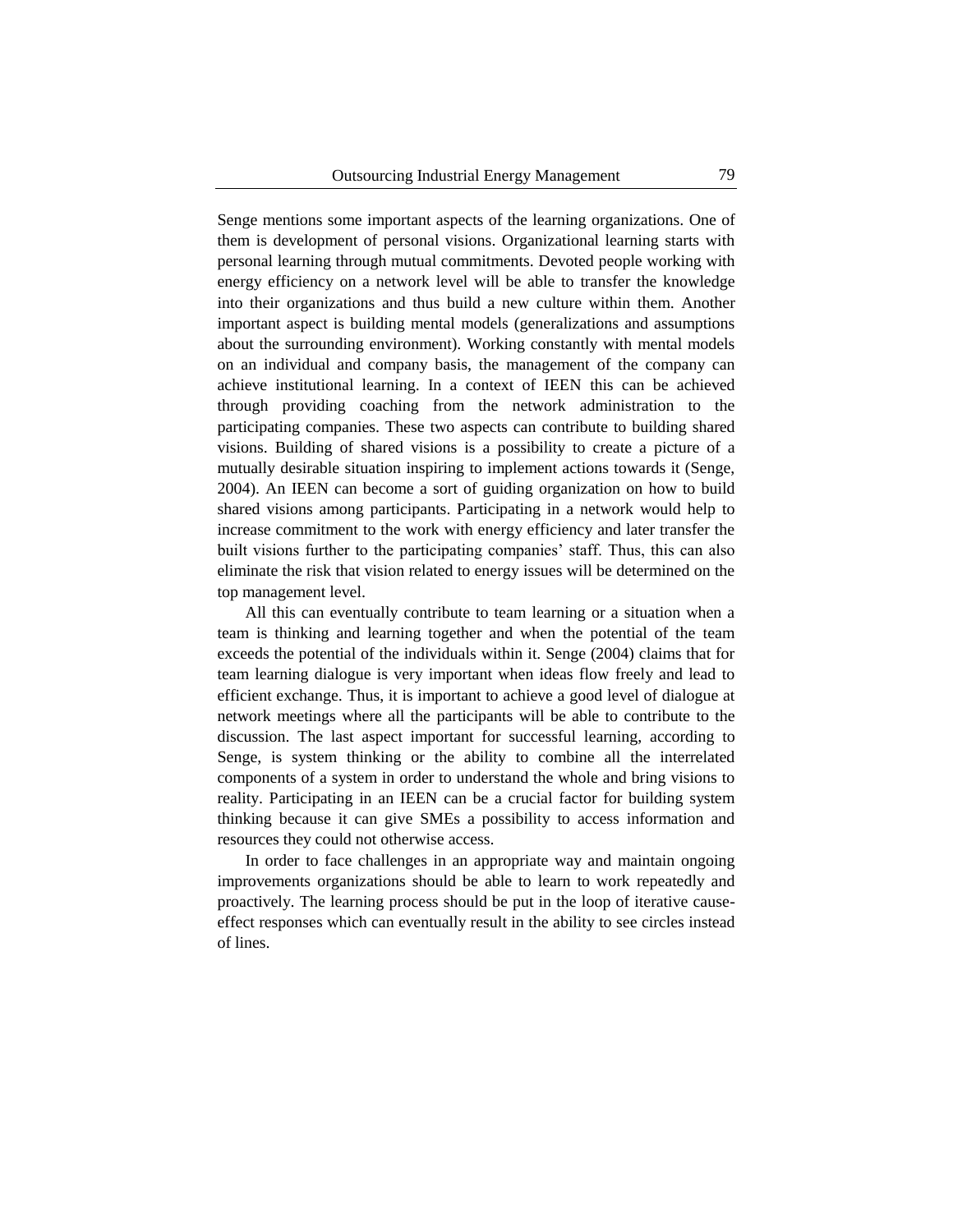### **2.2. Double-loop Learning**

Several years before Senge (2004) published *The Fifth Discipline*, Argyris and Schön called for iterative routines in their book *Theory in Practice: Increasing professional effectiveness*. Agyris and Schön suggest a management model based on three blocks: *governing variables* (objectives and norms within the organization that people try to keep under control), *action strategy* (the way people act in order to keep the variables under control), and *consequences of these actions*. If the consequences happen to be according to the plan then our assumptions are approved. However, outcomes can be unexpected and then correction of errors may be needed. If fixing the errors comprises only choosing another action strategy while keeping all the variables constant this is called single-loop learning. However, one can also question the reliability of governing variables, which is double-loop learning.

Continuous double-loop learning can help to find structural explanations for the events and adapt the patterns of behavior accordingly. This confirms the importance of continuous working with energy issues initiated on the network level. If learning is achieved on the network level then the members can get motivated and affect the learning process in their respective companies. Applying longer-term strategic thinking and thus continuous learning helps to teach the companies to act in a proactive way, which can again give the possibility of seeing circles instead of straight lines.

Thus, double-loop learning can develop personal visions and mental models as well as contribute to building shared visions which together can result in team learning and ability for system thinking. All this can help to counter learning disabilities and build learning organizations.

### **2.3. Learning Bringing Change**

An IEEN exists and is started with the aim to facilitate energy efficiency in industry. But sustained changes in energy use need change in how companies act. And change of action, as we have seen argued by for example Senge (2004) and Argyris & Schön (1974), requires learning organizations. Senge (2004) claims that to achieve success in learning organizations there is a need for a new type of management that must take responsibility for building a group whose members foster and develop the characteristics mentioned above: building shared visions, understanding complexity, etc. Kanter (1983) in Paton and McCalman (2000) confirm that for changes to be successfully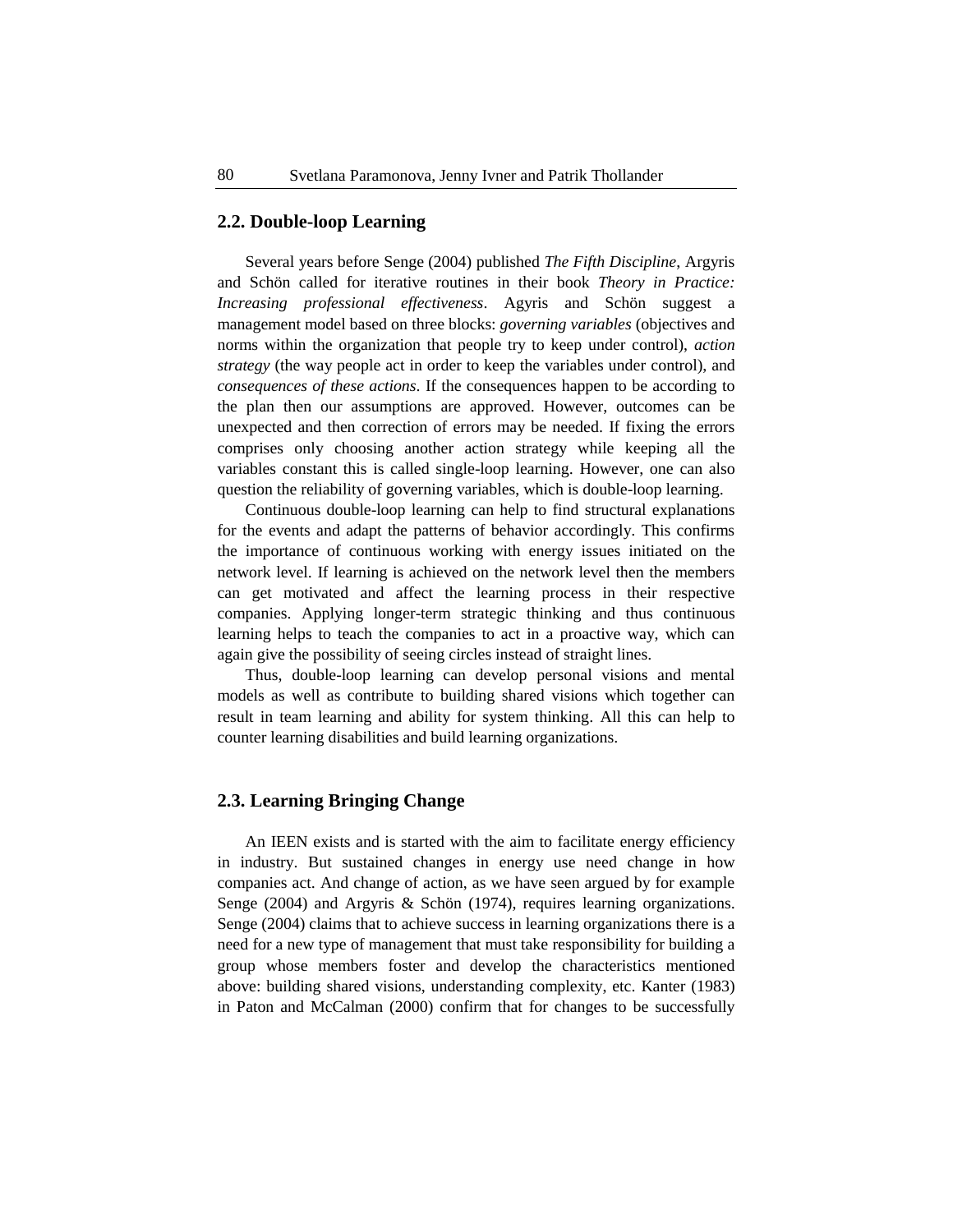implemented there is a need for "master of change" or the one who initiates a change. In our situation the IEEN can become this fostering organization, initiating changes among participants first and then transferring them to the respective companies. However, even within a work group there can be a need for one ultimately responsible person, a change agent whose role can be taken by a project manager or a network coordinator. A change agent has several tasks to minimize resistance to change and achieve positive results. According to Boddy and Buchanan (1992) in Paton and McCalman (2000) they are:

- to detect and organize stakeholders
- to work on goals and strategy
- to assure good communication systems.

Participating in an IEEN can provide the participants with the latest information about the energy efficiency technologies available in the field through peers or energy experts as well as lists of good-quality energy auditors or checklists of how to perform audits without external help. Also, a coordinator of an IEEN should be available for the companies if they face some difficulties with implementation of measures or have any other questions during the networking period. The coordinator does not need to be expert in all energy-related questions but should be able to redirect the companies to the experts. The network should become a source of information and a place where the companies can turn to at any time in order to get competent consultancy help. Thus, if work in an IEEN is organized in a properly structured way and if a coordinator takes the necessary administrative burden to organize network meetings and create a good atmosphere of trust for knowledge and experience exchange, this can be a trigger for change within the companies.

### **2.4. Standardized Management Systems**

Standardized Energy Management Systems (EMS) are administrative systems oriented towards continual improvements. This means that continuity has a key role as the work follows a pre-defined cycle of mapping, planning measures, follow-up and new measures. Standardized systems for continual improvements have existed for decades, where quality (ISO 9000) and environment (ISO 14000, EMAS) have been followed by concepts for energy management (ISO 5000).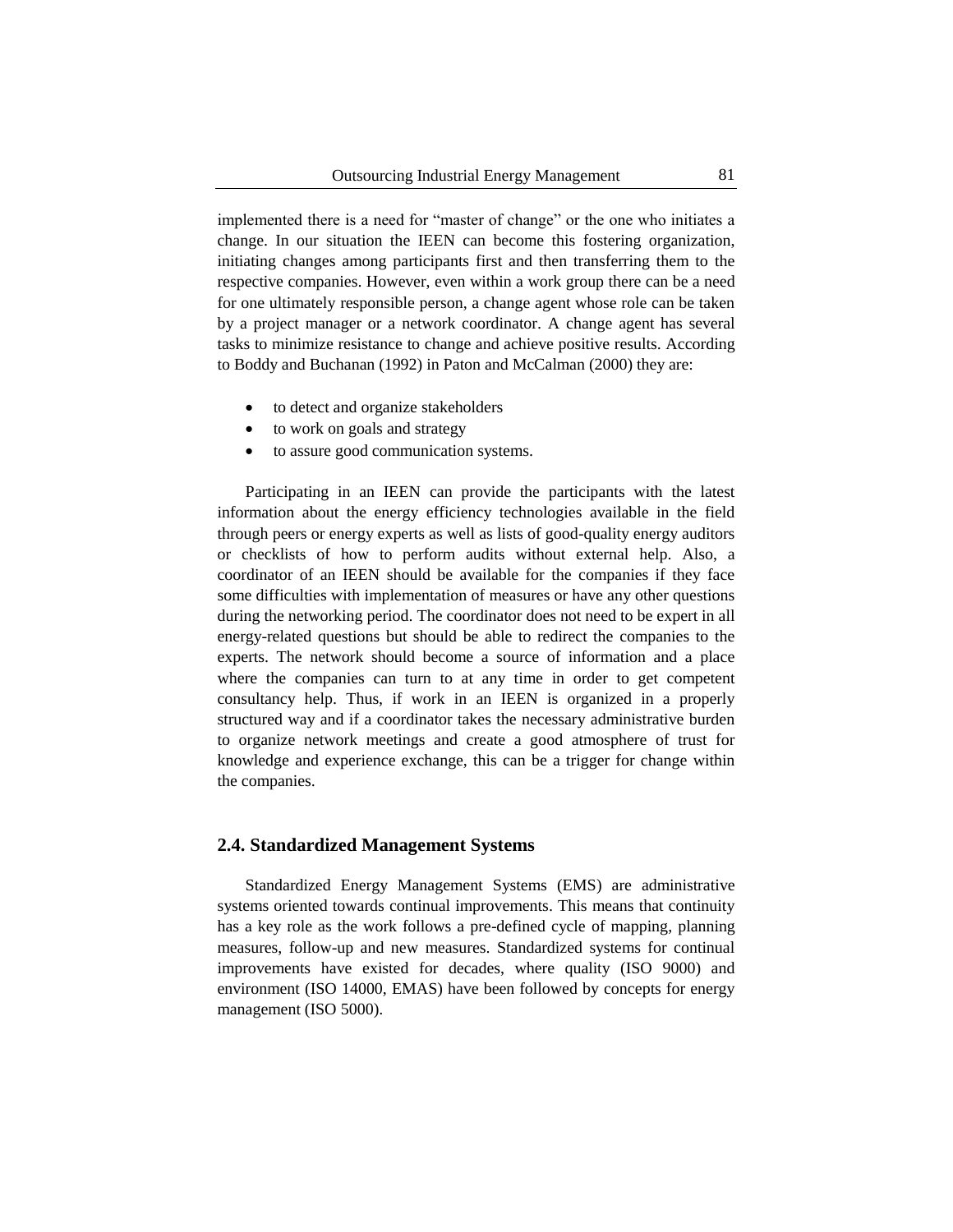Research about environmental management systems has shown that the systems lead to change in organizational behavior and measurable results (see for example Prajogo et al. (2014)). A systematic approach supported by administrative routines is therefore a key to success with a continual approach based on double-loop learning. It has also been shown that the implementation of environmental management systems in SMEs has been facilitated by network cooperation (Ammenberg et al., 1999).

However, it cannot be assumed that the mere adoption of a standardized management system automatically leads to substantial change (Ammenberg and Hjelm, 2002; Ammenberg and Hjelm, 2003). Even if the administrative procedures are implemented, there is a risk that the administrative system becomes a paper tiger where following the procedures becomes prioritized before actual action. It has been argued that management systems can only be effective if the administrative procedures are integrated in the daily procedures and become a "practice" rather than a "technique" (Hjelm et al., 2011). This means that the system is simplified and adapted to the user rather than following the strict pattern of a certification body.

One known tool to introduce management systems in SMEs according to international standards (ISO 14001 and EMAS) is the Hackefors model (Altea, 2013). The model got its name from the area of Hackefors, Sweden, where a joint environmental management system was introduced at 26 SMEs (Ammenberg et al., 1999). The model has been used in several industrial areas of Sweden (Ammenberg et al., 1999) and has resulted in the implementation of around 1,800 standardized management system certificates (Altea, 2013).

The organization is built around a central coordinator who can be either from one of the companies or an external expert (Hallinan, 2003). The coordinator is responsible for documentation, identifies legal requirements, creates engagement within the network, and organizes meetings and environmental education (Ammenberg et al., 1999). It is also the coordinator's task to lead the steering committee. The steering committee develops the EMS and is responsible for environmental auditing. The central coordinator and the steering committee are supported by the support group.

The evaluation showed that costs for introduction of the joint EMS are half compared to if the system had been introduced individually at each company (Ammenberg et al., 1999). The companies that cooperated in the environmental network also began to cooperate in other areas. It was concluded that the coordinator involvement was crucial to the project's outcome. The coordinator can decrease the administrative burden common when introducing the EMS at an individual company.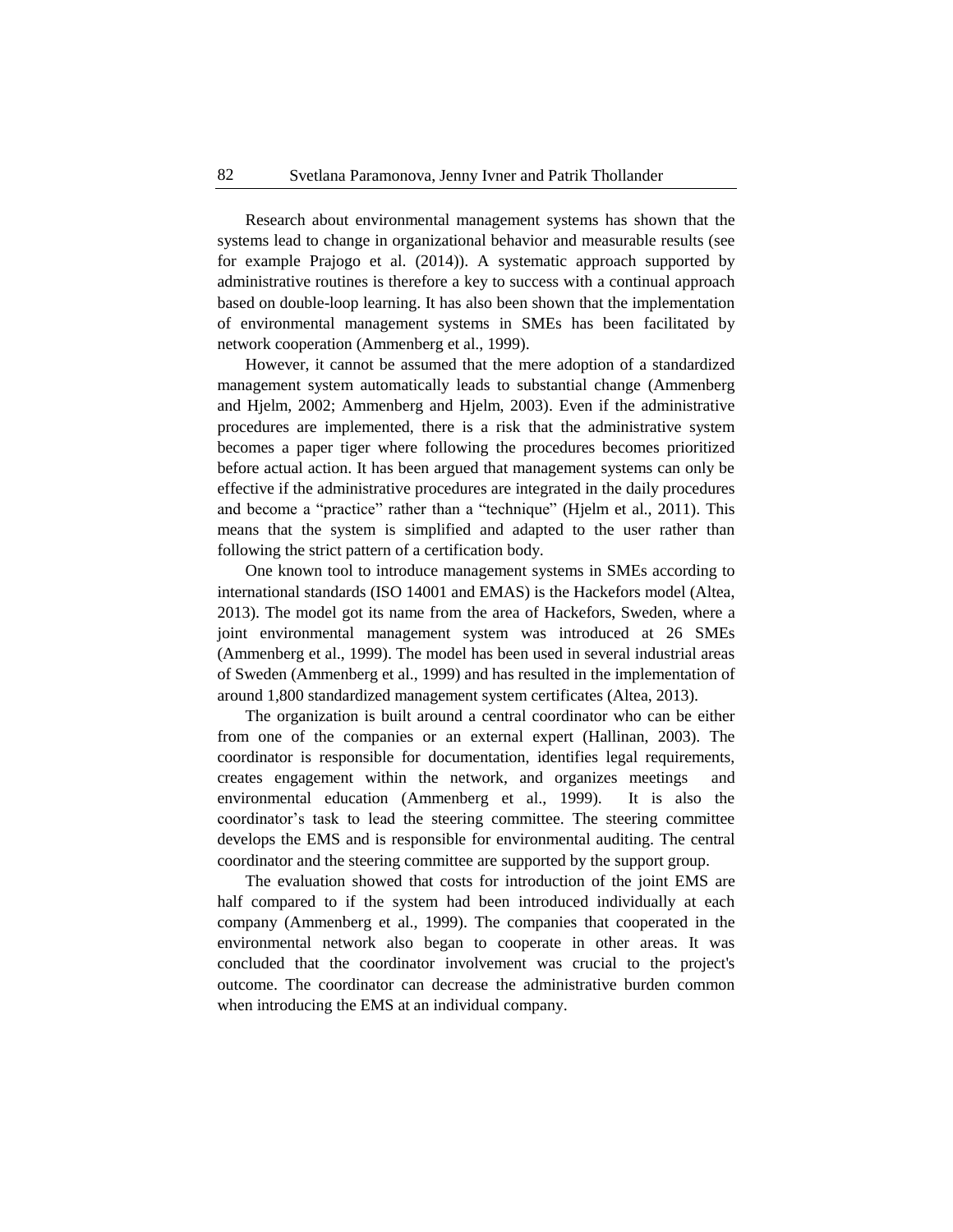# **3. BUSINESS NETWORKS AS A MEANS TO FACE COMMON CHALLENGES**

In the following section we will give a brief overview of findings from research on business networks. In the organizational research, the publications about networking or collaboration emerge in the late 1970s and refer mostly to two-party collaboration. Andersson (1979) in Elmhester (2008) states that collaboration is a good way for SMEs to get access to the resources they lack: it can increase companies' effectiveness and help achieve the goals (Andersson, 1979; Nilsson & Nilsson, 1992, in Elmhester, 2008). From the 1990s on, research testifies to collaboration between more than two parties that have something in common (for example in education). This is referred to as strategic networking and implies that the companies strategically choose to actively take part in the network activities under the coordination of some sort of leader (Elmhester, 2008).

Human & Provan (1997) state that strategic networks result in both transactional (i.e., monetary) and transformational (thinking and action) changes. Thus, it is important to distinguish between a network's transactional effects (capital) and transformational effects (social capital). By participating in networks companies can achieve benefits from social capital through such mechanisms as innovation (Gronum et al., 2012). The innovation process contributes to other positive effects of networking such as access to necessary resources and distribution of skills and knowledge (Gronum et al., 2012). Policymakers often believe that social capital results in transactional changes by default. However, while showing the transfer of knowledge and other social expectations of networking the social capital leaves unexplained the economic side of networking (Huggins, 2009). Thus, in order to achieve specific economic expectations, they have to be expressed. Gronum et al. (2012) claim that "social capital is more likely to be built by social networks, while network capital is formed through calculative," meaning that there is a need to focus on the expected transactional outcomes when designing the network.

Elmhester (2008) studied strategic SME networks focusing on how networking (*collaboration* in Elmhester's terms) can affect a single company. SMEs, in distinction from bigger companies, have characteristics that contribute to networking ability to impact development of SMEs. These characteristics are the ability of management to have an overview of the whole organization, closer connection between management and employees, short communication routes, good adaptability and flexibility, and a need to cover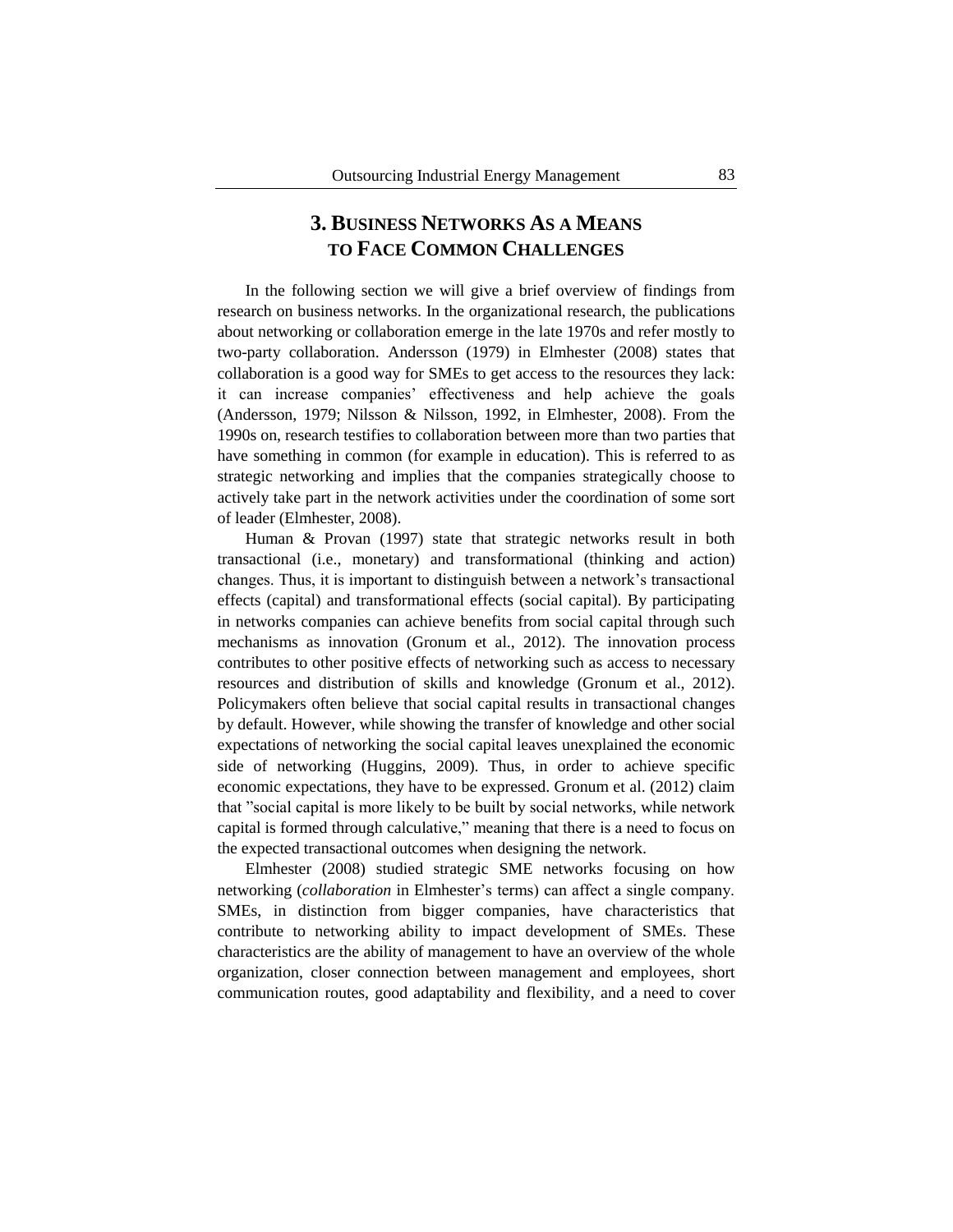lack of resources. Also, SMEs have different approaches to long-term planning as plans are seldom formalized on the organizational level but rather depend on specific projects (Gibb & Scott, 1985 in Elmhester, 2008). Elmhester (2008) shows that working within a network has a positive impact on the development of a single company despite how actively a company participates in the activities. This is because development happens not only consciously but also unconsciously. Such strategic developments as goal orientation and structural change can happen unconsciously. An example of change in goal orientation is a shift from market-oriented to competence developmentoriented goals (increased education or alteration in the production processes). An example of a structural change of a network is an increased involvement of employees in the network in addition to top management .

Other positive results from collaboration that can be achieved by participating in strategic networks are cost reductions, synergies, new business models, risk sharing and increased trust as well as personal and organizational learning (Varamäki & Vesalainen, 2003). Another effect is higher selfconfidence within a company due to the possibilities to consult and discuss with someone in the same field. This can result in a willingness to try new things and consequently in company development (Elmhester, 2008). Furthermore, education of personnel results in personal development that may also lead to implementation of new solutions and increased knowledge within a company (Elmhester, 2008).

### **3.1. Success Factors for Innovative Business Networks**

A study (Elmhester, 2008) of strategic networks showed the main success factors for the network to be a good atmosphere with slight competition, trust between participants, good organization and similar problems or interests. When defining success factors, Elmhester (2008) studied such aspects as the structure of a network, performed activities, network goals and their fulfillment, and socialization (Elmhester, 2008).

#### *Structure of Networks*

Before showing how the structure of networks affects the networking result let us have a look at how Varamäki and Vesalainen (2003) describe the structure of networks based on levels of possible collaboration. These types are chosen according to two aspects: formalization level (availability of rules, procedures, and contracts) and strategic intensity (companies' commitment in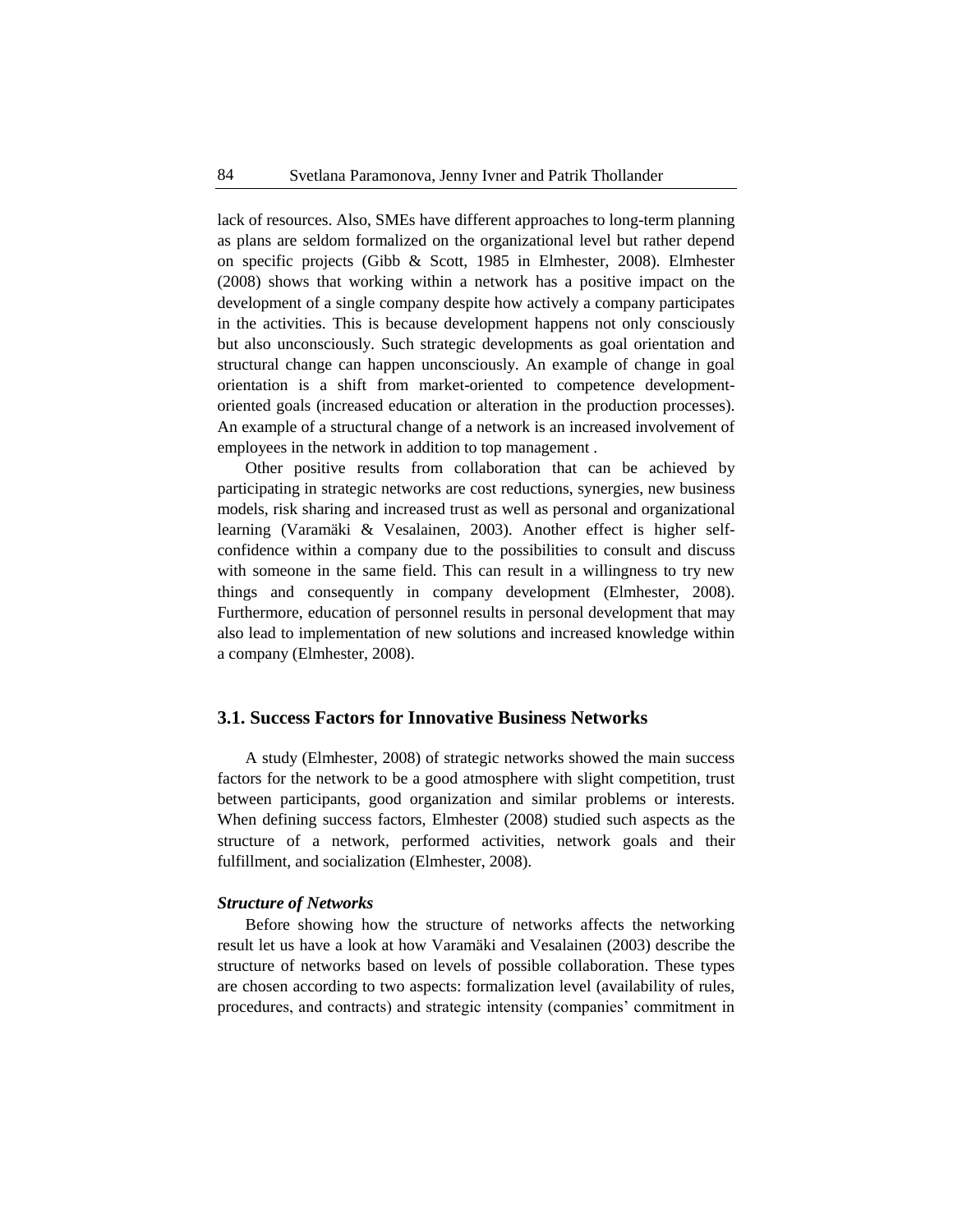terms of resources involved). The type of collaboration with lowest level of formalization and strategic intensity is referred to as development circle and the only strategic goal of this kind of collaboration is to learn from each other. Development circle is followed by cooperative circle which implies that participating companies share some of their resources and thus minimize costs (the goal of the collaboration). The next type of collaboration is a project group when the companies combine resources and competencies. This type of collaboration has a higher level of strategic intensity and formalization due to the availability of contracts. A project group is followed by joint venture when the companies initiate a new company by means of joint efforts and resources. The last type of collaboration with highest level of strategic intensity and formalization is a joint unit when participating companies become part of a new, mutually founded company.

According to Elmhester (2008), a higher level of organization can make it easier to collaborate and achieve the goals. The network's structure should comprise developed and well-defined procedures, delegation of responsibilities, and definition of long- and short-term goals. Defined procedures and well-planned meetings would make the process of goal fulfillment easier (Elmhester, 2008). However, the networks developed in time can increase trust and activities without changing the level of formalization and strategic intensity. Elmhester (2008) also claims that a project leader or coordinator when performing several activities at the same time can increase the success of the collaboration regardless of the availability of rules and routines. Thus, it is very important to have a person that is responsible for the coordination of network activities in order to keep the work going. Thus, not only do formalization and strategic intensity play important roles for development of strategic networks but also resources in terms of commitment and time which should be used effectively by the project leader.

### *Network Participants*

Another finding by Elmhester (2008) is that a positive result does not necessarily depend on the whole company involvement in the network's activities as personnel participating in the activities spread the results within their company and affect other employees. Involvement on a managerial level leads to a higher chance for the positive effects of the network collaboration. This is according to Elmhester (2008) due to less complexity and good concentration of knowledge and also because managers have better possibilities to promote changes due to they directly influence the company's strategy and activities. On the other hand, if the goals are more related to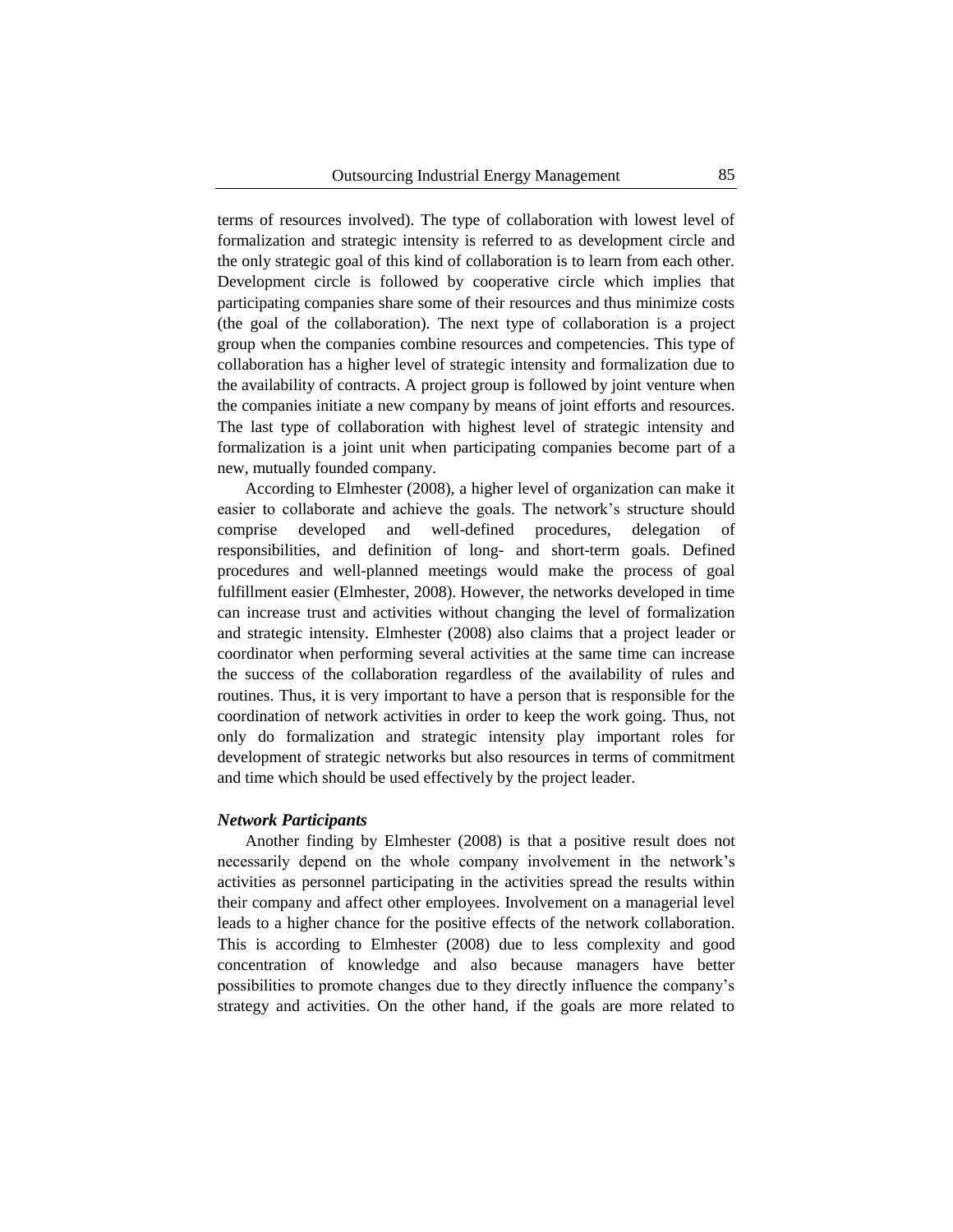competence development level more persons from the company should be involved. However, according to Elmhester (2008), the outmost important success factor is that person(s) participating in the network's activities should be motivated.

### *Network Goals and Their Fulfilment*

Elmhester (2008) argues that goals should be defined and written down from the start of the network activities. This is important since networks may undergo changes and the interpretation of the goals may change as well. If the goals are not written, there is a risk that a network would be counted as successful without the possibility to present the goals' fulfillment. Therefore Elmhester (2008) suggests that a strategic plan describing the pattern and procedures towards goal fulfillment on both company and network level assuring the correct resource distribution as well can be important.

Elmhester (2008) also concludes that defined goals have great influence on network success, and even more important is whether a network has one or several goals. Elmhester found that if the network activities were focused on one goal they were more likely to succeed than when the activities were scattered to achieve several goals. However, the results are ambiguous: there could be more positive effects achieved (so-called bonus effects) in a network with diverse goals, so total effects could be equivalent.

It is important that the collaboration has both long-term and short-term goals. Long-term goals are important to secure continuous efforts and fulfillment of short-term goals is an important motivator to work further (Elmhester, 2008). Also, ambition level of the goals can play a role. Varamäki & Vesalainen (2003) think that more positive results can be achieved with more precise goals together with higher level of involvement and formalization. Elmhester (2008) on the other hand argues that even if networks goals are vaguely defined, regardless of structure and performed activities, the goals can be fulfilled. But, if the goals are strictly defined there is a need for a more structured network. The level of goals, according to Elmhester (2008), should be considered carefully to optimize distribution of resources, time, and attention.

It is important to monitor the outcome of network activities as they should result in tangible and registered achievements. According to Elmhester there are several barriers to goal fulfillment important to be aware of: inappropriate goals, lack of managerial competencies, and differences in resource availability in the participating companies. Varamäki & Vesalainen (2003) mention that the success factors for goal fulfillment can be a driven person,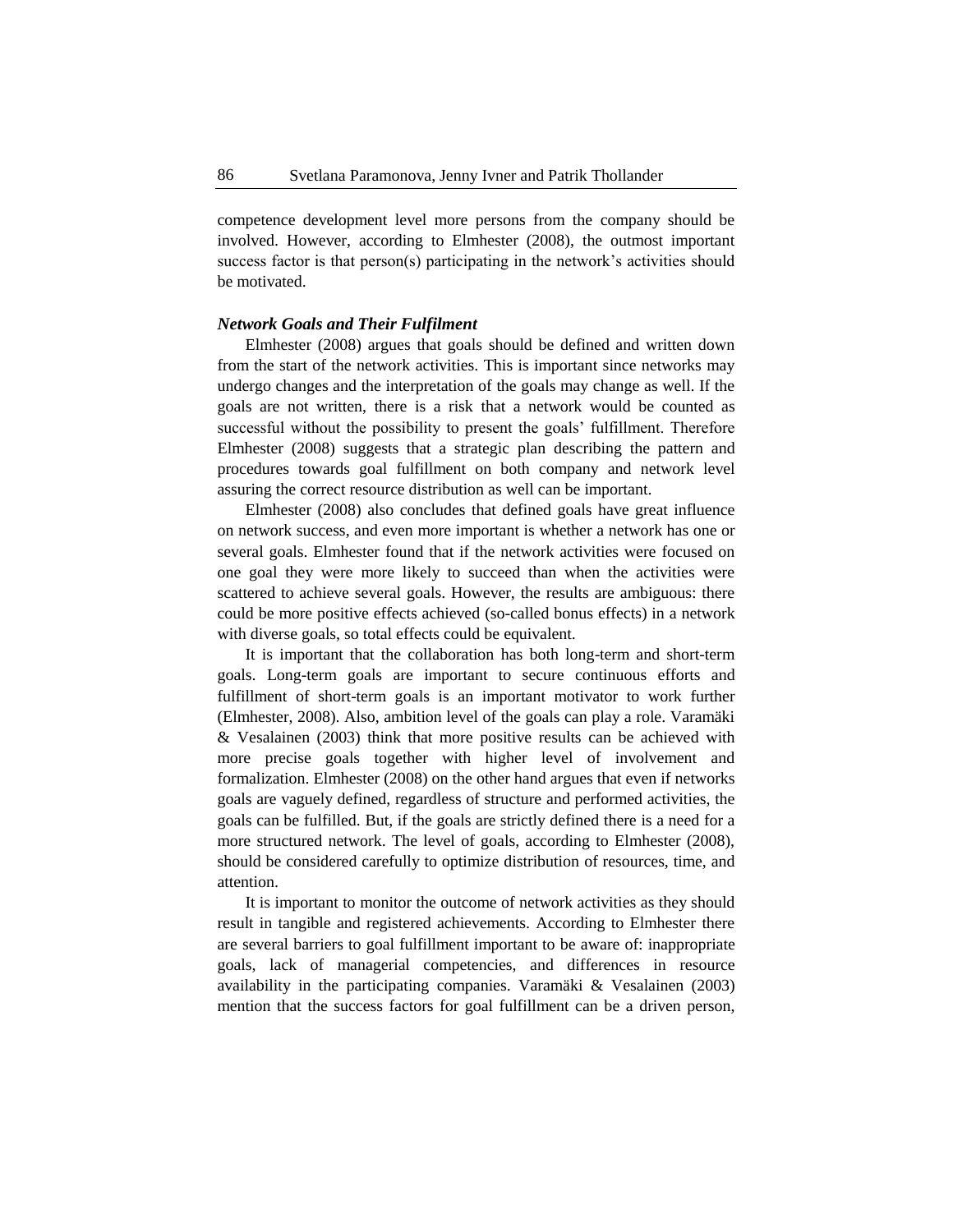network organization, and motivation of the participants. To increase motivation within the network there is a need for a good atmosphere. Elmhester (2008) noted that if the companies could build good relations of trust with slight competition and similar problems or interests, it can increase the degree of collaboration, number of meetings and will to work further together.

#### *Socializing*

In order to build good relations, the socializing process within networks is intrinsic for the network to be successful (Elmhester, 2008). If the companies get acquainted at an earlier stage it leads to higher possibilities to find areas for collaboration. This is easier if the companies are situated in a closer proximity. In reference to Varamäki's model, Elmhester (2008) mentions that if the level of socializing is high the level of formalization of collaboration within a network is not of major importance. Socializing can result in learning and joint adaptation independently of collaboration goals. Goal fulfillment can also increase with a good level of socializing among the companies, as this leads to more positive attitude to perform the required work (Elmhester, 2008). A good socialization process can be facilitated by regular meetings, informal meetings, and site visits.

#### *Network Activities*

When it comes to activities, Elmhester (2008) claims that activities within the network do not have to be strictly determined beforehand. There is a higher chance to achieve positive results if the companies can choose between a variety of activities depending on their preferences and capacities. This also means that the results from participation in a network can differ widely between companies in the same network. Companies performing similar activities would however lead to similar results.

# **3.2. Governance of the Networks**

A governance of a network is shown in an example given in *A Road Map to the Development of European SME Networks* (Villa, 2009) where how to coordinate a network in an efficient way and make its constituents work together is described. First of all Villa claims there is a need for efficient management of the network and for that a graph needs to be drawn showing a network's necessary constituents, a basis for a conceptual model (a firm,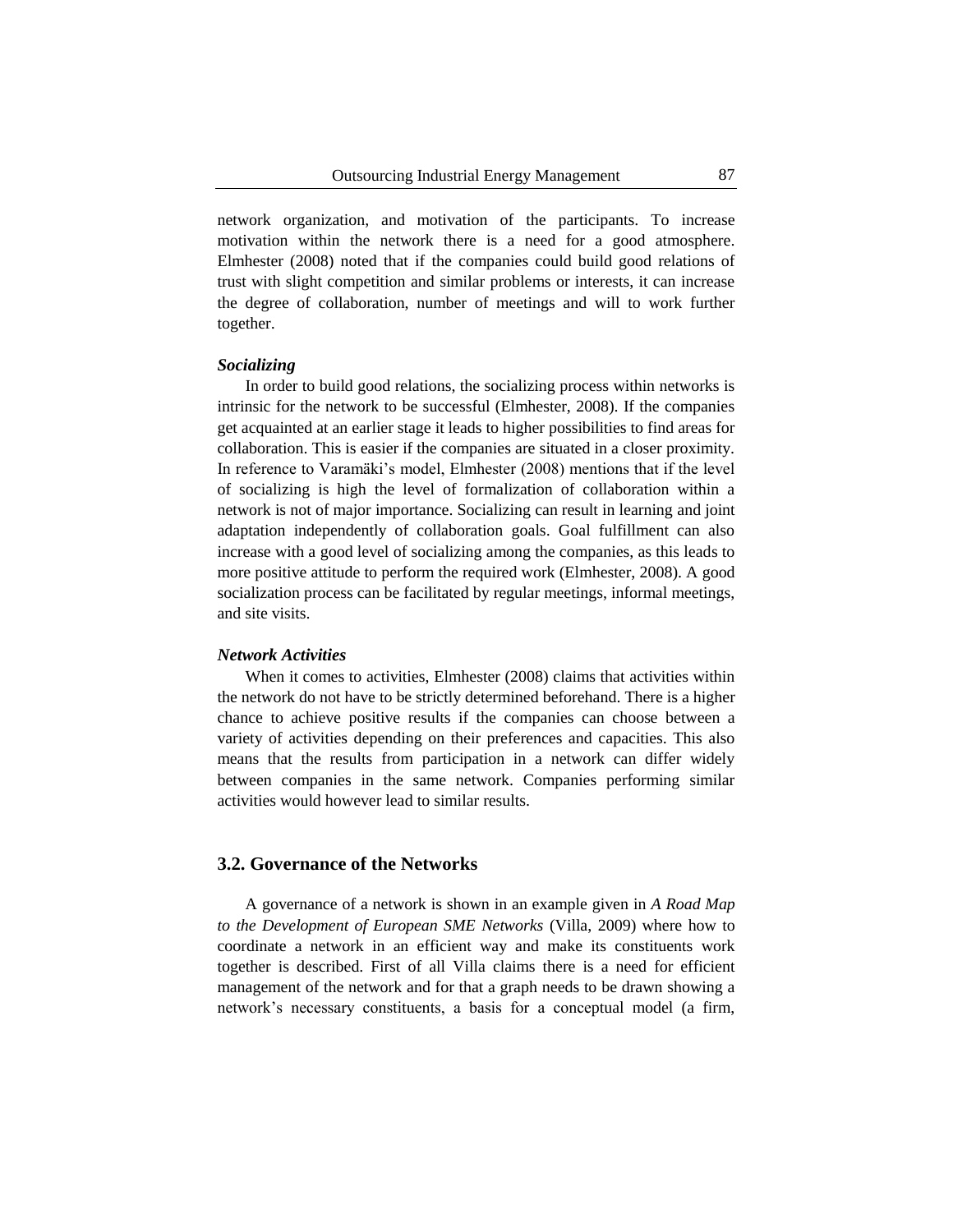suppliers, and clients of the firm). A network can have hierarchical or polycentric governance structure depending on how many firms can be categorized as primary. In the hierarchically built network one primary firm plays the role of a leader responsible for production and innovation. If the network is polycentric all primary firms are of equal importance. The governance structure would then determine the role of public organizations in the networking activity: In the hierarchically built network they will not have a large impact on the network while in polycentric cases the role of public organizations would be more important for the primary firms to coordinate their sub-networks (Villa, 2009).

Villa (2009) describes the necessity of the networks' governance in the example of a demand and supply network. He mentions that a network is a temporary organization where the participants are different companies that chose to cooperate on a particular area. The cooperation should be supported by an agreement that regulates only that part of the companies' activities, time, and business resources that would be dedicated to the network.

Villa (2009) states that the positive impacts of belonging to a network are not always defined in terms of economic revenues, which is also discussed by Huggins (2009) and Gronum et al. (2012) and presented above. Villa (2009) claims that if the benefits are defined in exact terms it can be problematic to assess the performance of a network and quantify the amount of improvements. A successful collaboration requires some options to be fulfilled: business processes coordinated on a network level, common standards for data format, the importance of including the results of collaboration into operational systems, the availability of key performance measures for activities. Villa (2009) presents the three critical aspects for improvement of SME networks: good coordination, availability of tools for improved network performance, and good competencies of participating personnel. However, management attitude and knowledge is also importance for a network's development (Villa, 2009).

# **4. DISCUSSIONS AND RECOMMENDATIONS**

This book chapter has covered a number of important and overlapping areas in which networks are affected. These areas are based on three main research fields: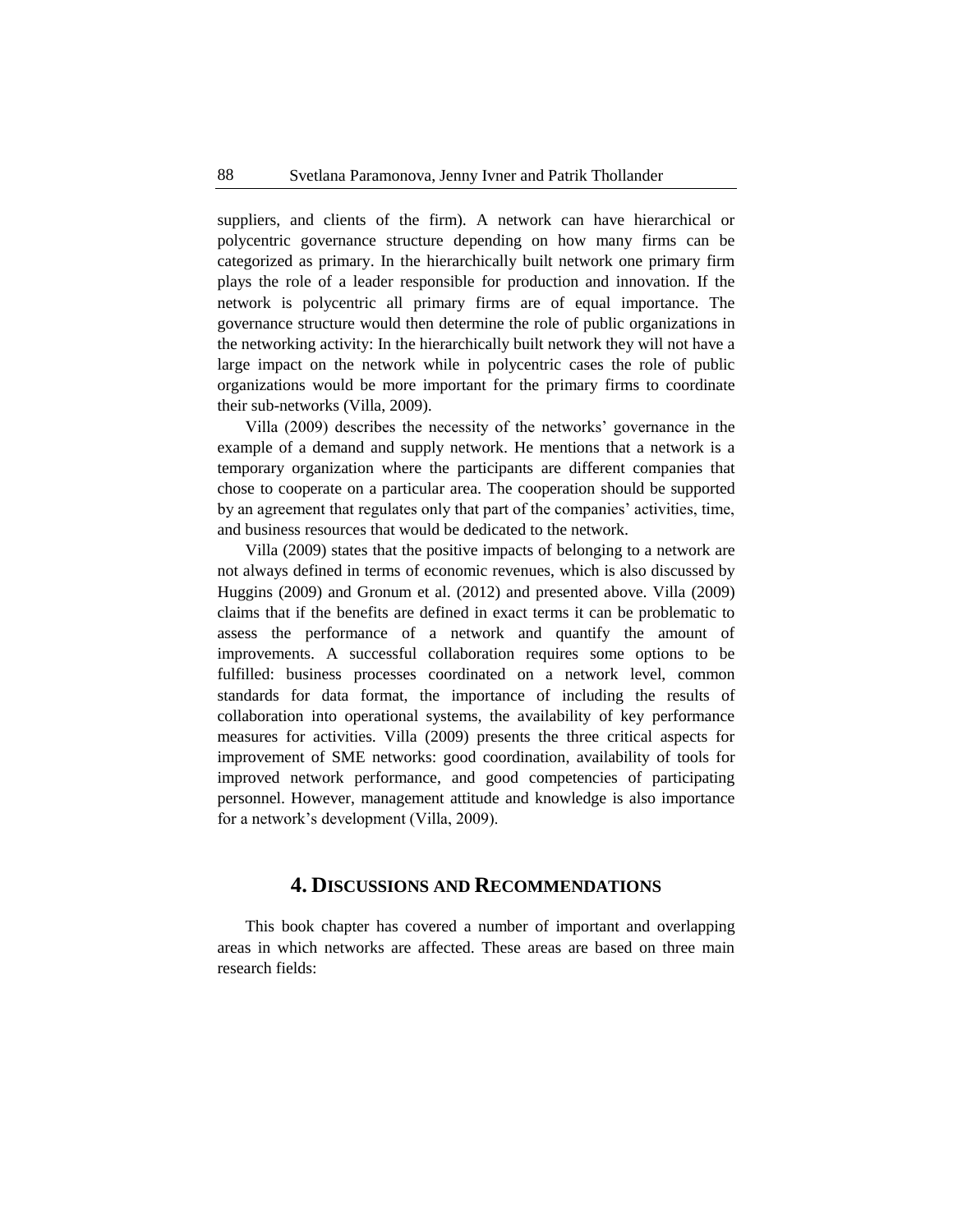*Industrial Energy Efficiency (IEE)*

- Barriers to investments
- Industrial energy efficiency networks

### *Learning and managing change*

- Learning organizations
- Double-loop learning
- EMS as practical double-loop learning
- Business networks

#### *Experience from the Swedish SME networks*

- Governance of networks
- Success factors for business networks

There are several important conclusions that can be drawn after reviewing these research areas. To start with, IEEN can be seen as a good means to overcome barriers to energy efficiency intrinsic to SMEs. So far there is no evidence that SMEs see improved energy end-use efficiency as a core competence of their business and most often energy management at SMEs is immature. This can be solved by participating in IEEN and outsourcing of energy management practices to the administrator of IEEN. By participating in IEEN SMEs can access resources they would not be able to access otherwise. The companies involved in IEEN have a chance to get information about available energy efficiency solutions from their peers experienced in this field. They can also eliminate many risks related to implementation of technologies and avoid hidden costs. This can contribute to changing the attitudes and behavior helping to reduce such barriers as inertia and bounded rationality as well as to avoid fears of the unknown and failure. All this would eventually result in increasing companies' effectiveness and help in the goals' fulfilment. The positive effects can be supported by the successful examples of energy efficiency networking in Germany and Switzerland as well as networking for implementations of EMS.

However, in order for changes in behavior and attitudes to occur the companies should be able to learn from their own and others' experiences. As we showed in section 3 the process of learning requires additional attention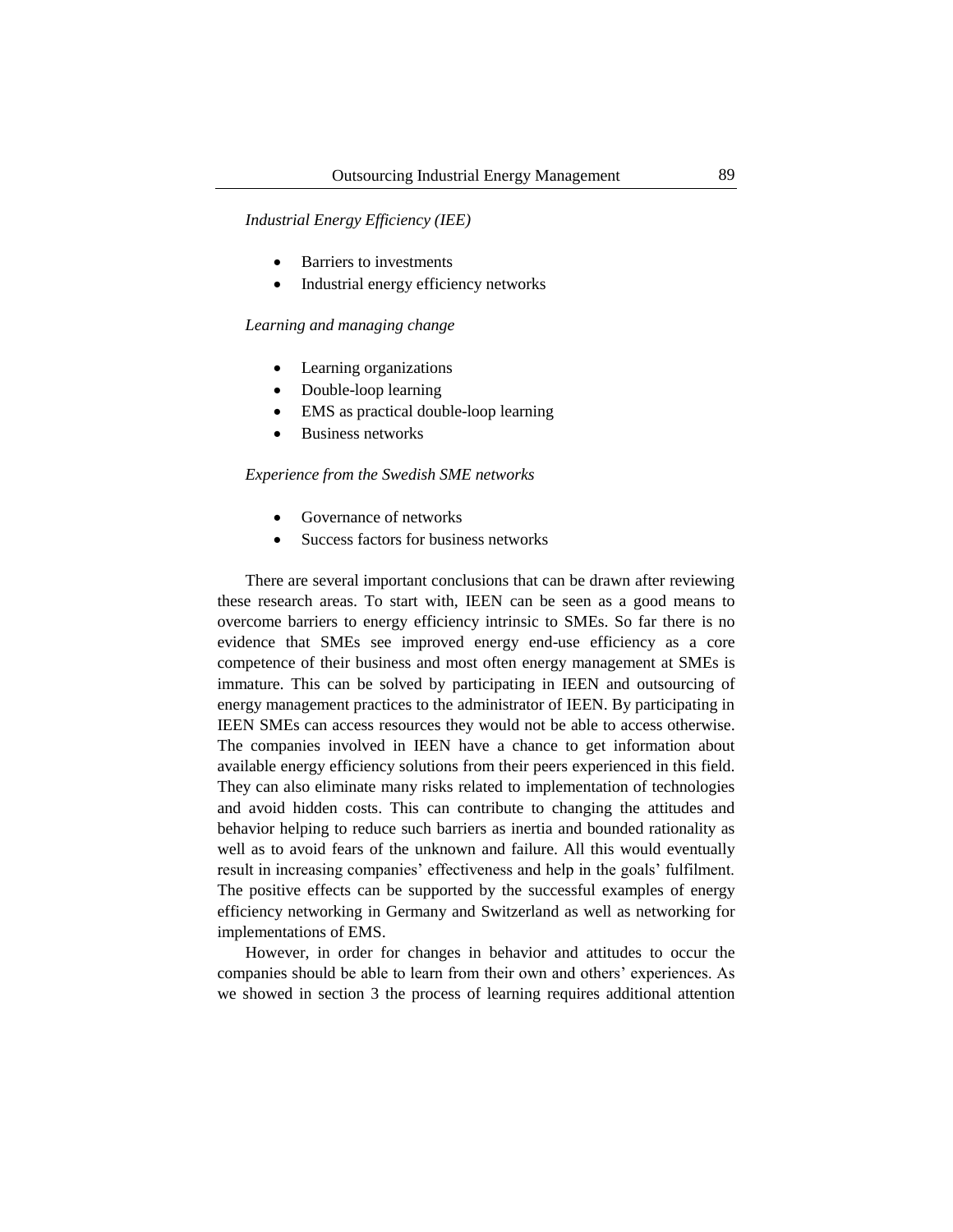and continuous work to overcome such learning disabilities as illusion of taking charge and fixation on events. The companies should learn how to be proactive and think from an energy efficiency point of view and put energy issues on an everyday agenda. This can be achieved by participating in an IEEN that can become a fostering organization initiating changes among participants. Enrollment in networking activities requires commitment from the chosen personnel. It is also important to create conditions for a good level of dialogue during meetings so that all participants can feel that they contribute to the discussion and gain from it. As we presented above learning and thus development, this happens not only consciously but also unconsciously. Later on a network's representatives can transfer knowledge acquired to their respective companies. An IEEN can become an area for double-loop learning spreading the knowledge about energy efficiency to every employee of a company. In a loop every participant should feel responsibility for the changes that happen in the system. By participating in an IEEN, companies can achieve a higher level of self-confidence for trying new solutions due to the possibilities to consult and discuss with someone in the same field or experts. Confidence and enthusiasm to try new things would eventually lead to companies' development.

Special attention should be given to the role of top management since its attitudes and actions are decisive for the whole strategy of the companies. If the interests of the management group are not in line with energy efficiency it could be hard to implement energy efficiency actions in the company, which can become a serious obstacle to building a culture of energy-efficient behavior. In this situation enrollment of top management in networking activities can be important. This can help to create a new type of manager who will be able to build shared visions of energy efficiency at their companies.

The mentioned disabilities to learn can be counteracted by continuous and structured work within an IEEN. Education of network participants results in personal development that will later lead to increasing the knowledge within companies. Networking can help to develop attitudes to efficient energy use by network representatives first and spread further to the company level resulting in team learning and system thinking. This can help to develop the abilities to see circles instead of lines as discussed above. It is important to mention that the process of learning should become a never-ending process and sharing of knowledge and experiences should be practiced all the time. Time is needed to foster visions and thus long-term strategic energy efficiency thinking should become a common practice among the SMEs.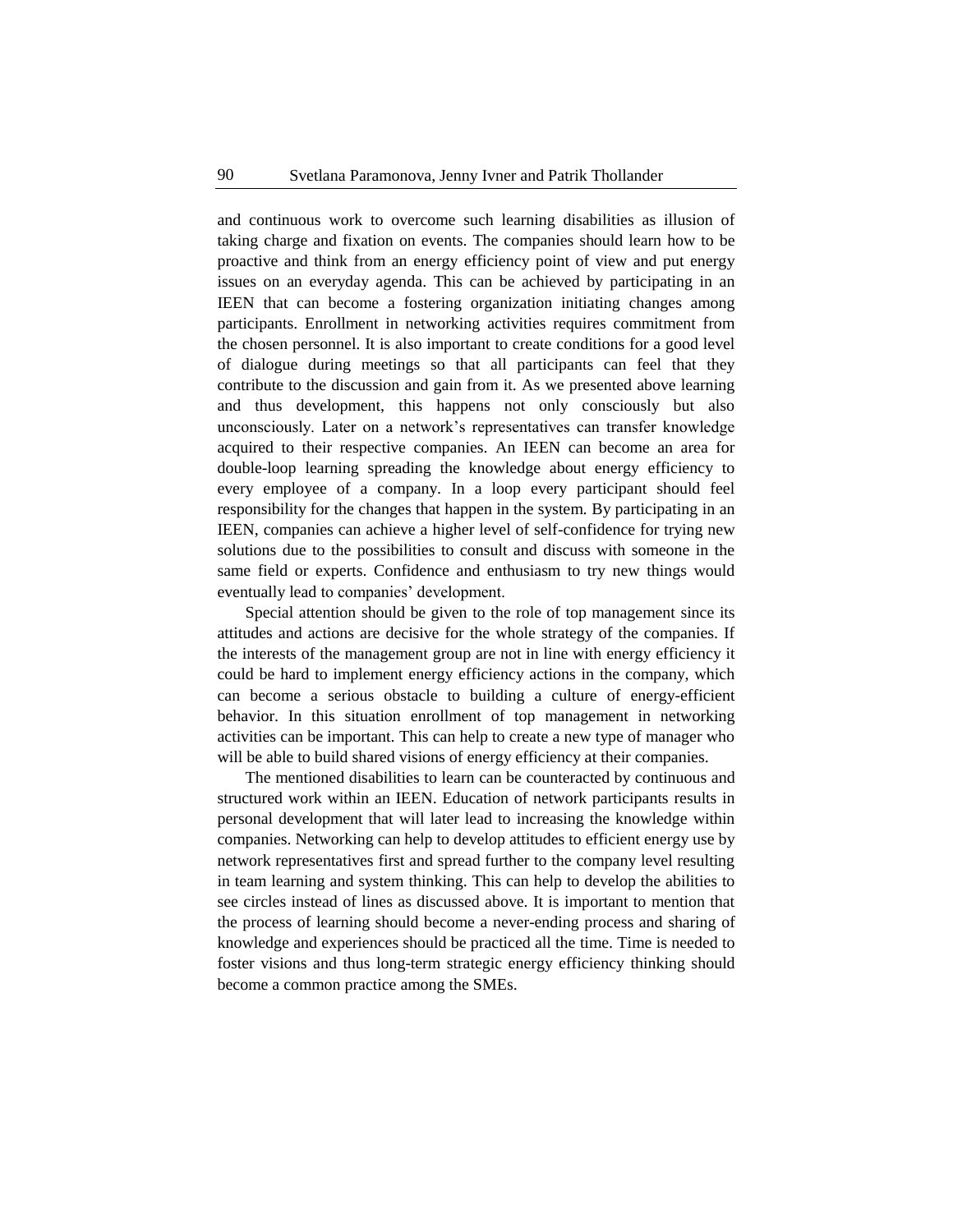However, participating in an IEEN cannot guarantee successful learning and improved energy efficiency. In order to spread the knowledge and thus make changes within a single company a network should be properly designed and managed. A network and its administrator should become a master of change, helping to change attitudes among participating companies. Thus, the most important is a committed person taking an administrative role which would be able to drive work within a network, organize meetings, create engagement, and find experts within the field. Network participants need to feel secure that any time they have questions they will be able to get consultation help. Also, the participation in the network activities of someone from top management of the companies at least from time to time would contribute to knowledge distribution within the companies.

A higher level of formalization, availability of contracts, defined procedures, and strategic planning can help to organize the activities within a network. This would simplify the work and help to achieve goals as well as enable the right distribution of resources. However, the learning process can be achieved in time even without well-defined planning and the importance of commitment and motivation is mentioned to be more important for positive results of networking. A person administrating a network should be able to increase motivation among the network's participants as well and that is possible only if there is a good atmosphere of trust in the network with a high level of socializing. A good level of socializing results in learning and joint adaptation independently of network goals as it leads to positive attitudes to perform the work. Creation of good relations of trust can be facilitated by regular and informal meetings and site visits.

Also, it is very important to have the goals defined in order to lead the work within an IEEN. There can be no answer to whether it is better to have one or several goals, long- or short-term orientation, or precise or vaguely defined goals. This would depend on a specific network and what is important is to set the goals right depending on the specific circumstances. However, it is important that the goals are quantified, otherwise there may be problems trying to follow up the work of an IEEN. Follow-up procedures are very important in order to register the achievements of a network.

To sum up, good administration is necessary for networks. An IEEN is a complex type of energy service that needs structure in order to be successfully adopted. Based on the presented research and findings from already ongoing IEENs, we end this book chapter by presenting a general model on how an IEEN can be managed.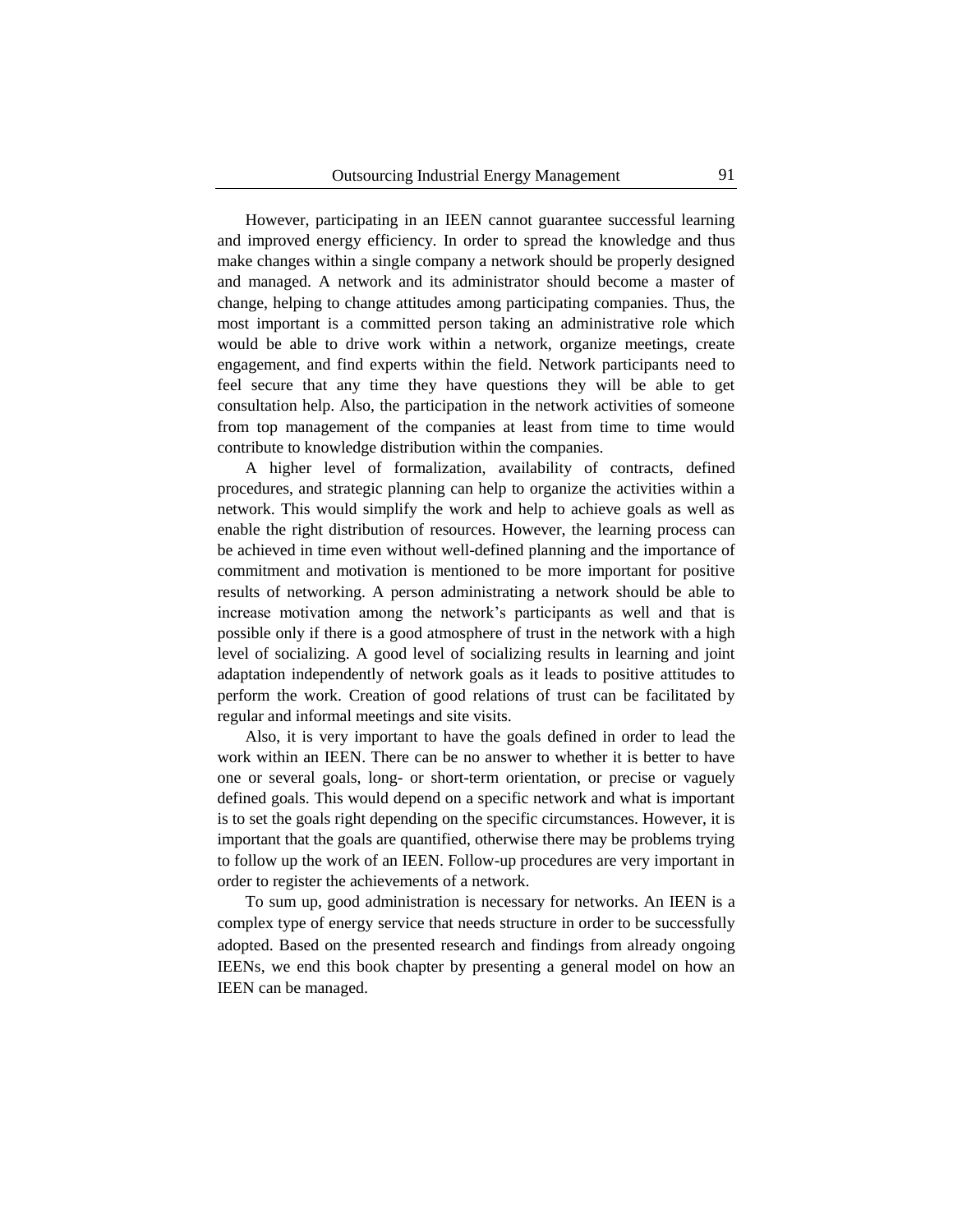| <b>Phases</b>                                                                                   |               | re-proj | re-proj     | nitiation | nitiation         | nergy act. pl w. inv. est. | inergy act. pl w. inv. est. |
|-------------------------------------------------------------------------------------------------|---------------|---------|-------------|-----------|-------------------|----------------------------|-----------------------------|
|                                                                                                 |               | S0      | S0          | <b>S1</b> | S <sub>1</sub>    | S2                         | S2                          |
|                                                                                                 | Responsible   | asks    | Deliverable | 'ask      | Deliverable       | ask                        | Deliverable                 |
|                                                                                                 |               |         |             |           |                   |                            |                             |
| Network strategy and goal formulation                                                           |               |         |             |           |                   |                            |                             |
|                                                                                                 |               |         |             |           |                   |                            |                             |
|                                                                                                 |               |         |             |           |                   |                            |                             |
| Formulate strategy for the creation of innovative energy awareness culture in network           |               |         |             |           |                   |                            |                             |
| organisations through continuous improvements                                                   | NC.           | TO.1    | DO.1        |           | D1.1              |                            |                             |
| Formulate strategy for the creation of innovative energy awareness culture in                   |               |         |             |           |                   |                            |                             |
| company organisation through continuous improvements                                            |               | TO.2    | DO.2        |           | D1.2              |                            |                             |
| Set impact in EUR (kWh) saved during the network period                                         | <b>NC</b>     | TO.3    | DO.3        |           | D1.3              |                            |                             |
| Set impact in EUR (kWh) saved per company during the network period                             | NIC           | TO.4    | DO.4        |           | D1.4              |                            |                             |
| <b>Promotion and marketing</b>                                                                  |               |         |             |           |                   |                            |                             |
| - Communication plan (where communication channels are set, e.g. form of marketing              |               |         |             |           |                   |                            |                             |
| (site-visit, telephone, email etc.))                                                            |               |         |             | T1.5      | D1.5              |                            |                             |
| - Creation of information material                                                              | NC.           | TO.6    | DO.6        |           |                   |                            |                             |
| Framework                                                                                       |               |         |             |           |                   |                            |                             |
| - Who is participating (regional network, sector, size, company stakeholders (bank,             |               |         |             |           |                   |                            |                             |
| ESCO, energy auditor, network operator & administrator, management consultant)                  | NC+NWC        | TO.7    |             |           | D1.7              |                            |                             |
| - Total network period                                                                          | NC+NWC        | TO.8    |             |           | D <sub>1.8</sub>  |                            |                             |
| - Number of companies                                                                           | NC+NWC        | FO.9    |             |           | D <sub>1.9</sub>  |                            |                             |
| - Financial support (external)                                                                  | <b>VC+NWC</b> | TO.10   |             |           | D1.10             |                            |                             |
| - Network fee (for participating companies)                                                     |               | TO.11   |             |           | D1.11             |                            |                             |
| - Letter of Intent (contract signed from company top management)                                | <b>NWC</b>    | TO.12   |             |           | D1.12             |                            |                             |
| - Formulate a code-of-conduct policy including joint vision formulation (e.g. including gNC+NWC |               |         |             | T1.13     | D1.13             |                            |                             |
| <b>Administrative model</b>                                                                     |               |         |             |           |                   |                            |                             |
| - Management model (LEAN, PDCA, project management, etc.)                                       | NC+NWC        | TO.14   |             |           | D1.14             |                            |                             |
| - Structure of network (set the different phases with clear timeline, meeting                   |               |         |             |           |                   |                            |                             |
| frequency, locations, invited experts)                                                          | NC+NWC        | TO. 15  |             |           | D1.15             |                            |                             |
| - Energy audit model (tools like software, database, report templates etc.)                     | NC+NWC        | TO.16   |             |           | D1.16             |                            |                             |
| - Monitoring and evaluation system                                                              | NC+NWC        | TO.17   |             |           | D1.17             |                            |                             |
| - Create a user manual                                                                          | ЧC            | TO.18   | DO.18       |           |                   |                            |                             |
| - Impact evaluation, network level                                                              | NC.           | TO.19   |             |           | D1.19             |                            |                             |
| - Process evaluation, network level                                                             | N.C.          | TO.20   |             |           | D <sub>1.20</sub> |                            |                             |
| - Impact evaluation, company level                                                              | NC+NWC        | TO.21   |             |           | D1.21             |                            |                             |
| - Process evaluation, company level                                                             | NC+NWC        | TO.22   |             |           | D1.22             |                            |                             |
| <b>Network operationalization</b>                                                               |               |         |             |           |                   |                            |                             |
| - Site visits                                                                                   | NC+NWC        |         |             | T1.23     |                   |                            |                             |
| - Network meetings                                                                              | NC+NWC        |         |             | T1.24     |                   |                            |                             |
| - Energy audit report                                                                           |               |         |             |           |                   | T2.25                      | D <sub>2</sub> .25          |
| - Energy action plan                                                                            | <b>NWC</b>    |         |             |           |                   | 72.26                      | D <sub>2.26</sub>           |
| - Realization of energy efficiency potentials                                                   | NWC           |         |             |           |                   |                            |                             |
| - Network extension (Y/N)                                                                       | NC+NWC        |         |             |           |                   |                            |                             |
| - Monitoring & evaluation report                                                                |               |         |             |           |                   |                            |                             |
| <b>Quality control</b>                                                                          |               |         |             |           |                   |                            |                             |
| - energy auditor training and certification/ackrediation (e.g. use ISO 50003)                   | <b>NC</b>     | TO.30   | DO.30       |           |                   |                            |                             |
| - interim network report audit                                                                  | NC.           | TO.31   | DO.31       |           | D1.31             |                            | D2.31                       |
| <b>Network finalization</b>                                                                     |               |         |             |           |                   |                            |                             |
| - Final networkreport                                                                           | NC+NWC        |         |             |           |                   |                            |                             |
|                                                                                                 |               |         |             |           |                   |                            |                             |

# **Table 3. A general model for the management of an industrial energy efficiency network (IEEN)**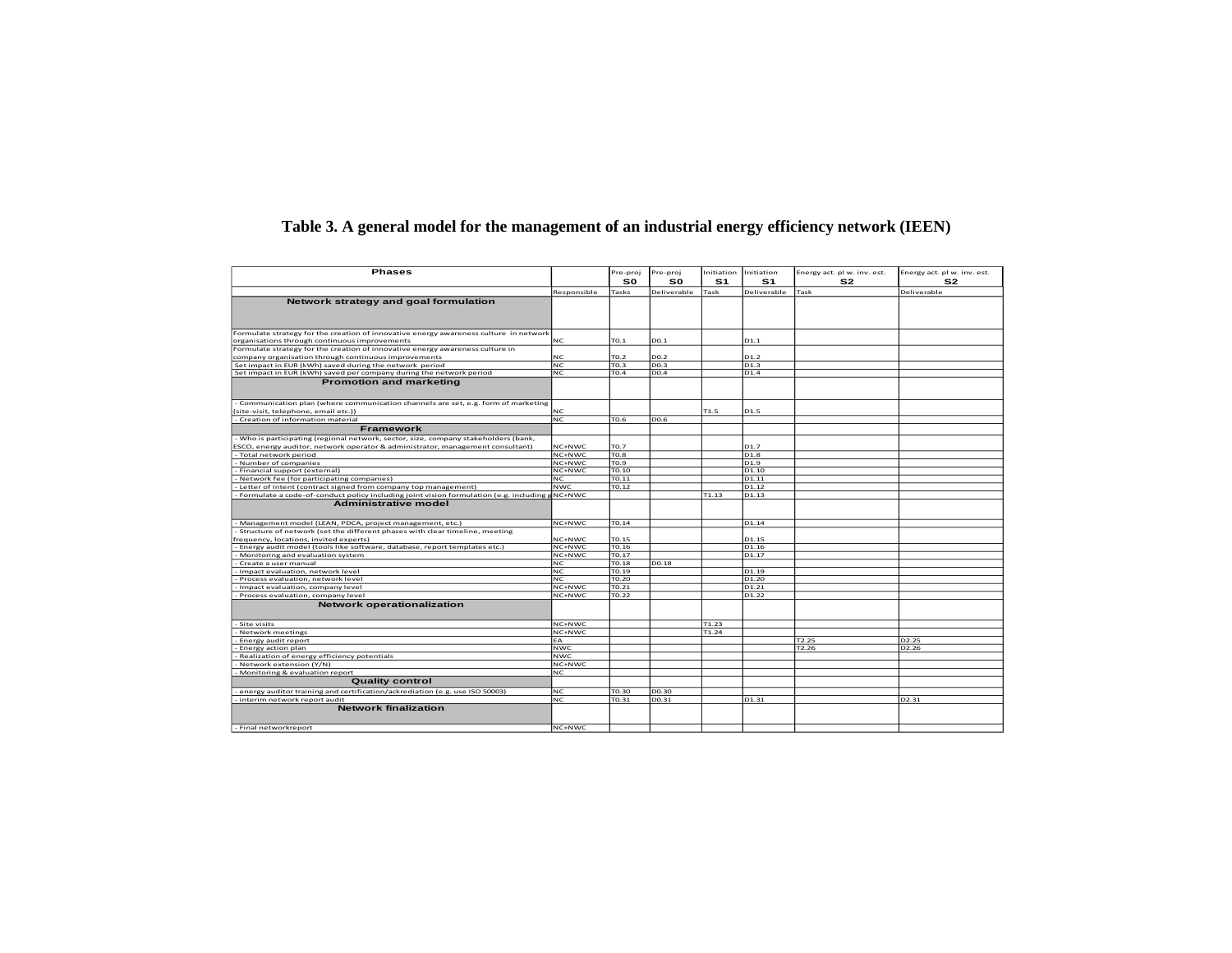| <b>Phases</b>                                                                             | Implementation | nplementation | Monitoring&evaluation | Monitoring&evaluation | Finalization | inalization       | Evaluation | Evaluation  |
|-------------------------------------------------------------------------------------------|----------------|---------------|-----------------------|-----------------------|--------------|-------------------|------------|-------------|
|                                                                                           | S3             | S3            | S4                    | S <sub>4</sub>        | S5           | S5                | S6         | S6          |
|                                                                                           |                |               |                       |                       |              |                   |            |             |
|                                                                                           | Task           | Deliverable   | Task                  | Deliverable           |              |                   | Task       | Deliverable |
| Network strategy and goal formulation                                                     |                |               |                       |                       |              |                   |            |             |
|                                                                                           |                |               |                       |                       |              |                   |            |             |
|                                                                                           |                |               |                       |                       |              |                   |            |             |
|                                                                                           |                |               |                       |                       |              |                   |            |             |
| Formulate strategy for the creation of innovative energy awareness culture in network     |                |               |                       |                       |              |                   |            |             |
| organisations through continuous improvements                                             |                |               | T4.1                  | D4.1                  |              |                   |            |             |
| Formulate strategy for the creation of innovative energy awareness culture in             |                |               |                       |                       |              |                   |            |             |
| company organisation through continuous improvements                                      |                |               |                       | D4.2                  |              |                   |            |             |
| Set impact in EUR (kWh) saved during the network period                                   |                |               | T4.3                  | D4.3                  |              |                   |            |             |
| Set impact in EUR (kWh) saved per company during the network period                       |                |               | T4.4                  | D4.4                  |              |                   |            |             |
| <b>Promotion and marketing</b>                                                            |                |               |                       |                       |              |                   |            |             |
|                                                                                           |                |               |                       |                       |              |                   |            |             |
|                                                                                           |                |               |                       |                       |              |                   |            |             |
| - Communication plan (where communication channels are set, e.g. form of marketing        |                |               |                       |                       |              |                   |            |             |
| (site-visit, telephone, email etc.))                                                      |                |               |                       |                       |              |                   |            |             |
| - Creation of information material                                                        |                |               |                       |                       |              |                   |            |             |
| Framework                                                                                 |                |               |                       |                       |              |                   |            |             |
|                                                                                           |                |               |                       |                       |              |                   |            |             |
| - Who is participating (regional network, sector, size, company stakeholders (bank,       |                |               |                       |                       |              |                   |            |             |
| ESCO, energy auditor, network operator & administrator, management consultant)            |                |               |                       |                       |              |                   |            |             |
| - Total network period                                                                    |                |               |                       |                       |              |                   |            |             |
| - Number of companies                                                                     |                |               |                       |                       |              |                   |            |             |
| - Financial support (external)                                                            |                |               |                       |                       |              |                   |            |             |
| - Network fee (for participating companies)                                               |                |               |                       |                       |              |                   |            |             |
| - Letter of Intent (contract signed from company top management)                          |                |               |                       |                       |              |                   |            |             |
| - Formulate a code-of-conduct policy including joint vision formulation (e.g. including g |                |               |                       |                       |              |                   |            |             |
| <b>Administrative model</b>                                                               |                |               |                       |                       |              |                   |            |             |
|                                                                                           |                |               |                       |                       |              |                   |            |             |
|                                                                                           |                |               |                       |                       |              |                   |            |             |
| - Management model (LEAN, PDCA, project management, etc.)                                 |                |               |                       |                       |              |                   |            |             |
| - Structure of network (set the different phases with clear timeline, meeting             |                |               |                       |                       |              |                   |            |             |
| frequency, locations, invited experts)                                                    |                |               |                       |                       |              |                   |            |             |
| - Energy audit model (tools like software, database, report templates etc.)               |                |               |                       |                       |              |                   |            |             |
| - Monitoring and evaluation system                                                        |                |               |                       |                       |              |                   |            |             |
| - Create a user manual                                                                    |                |               |                       | D4.19                 |              |                   |            | D6.19       |
| Impact evaluation, network level                                                          |                |               |                       | D4.20                 |              |                   |            | D6.20       |
| - Process evaluation, network level                                                       |                |               |                       | D4.21                 |              |                   |            | D6.21       |
| Impact evaluation, company level                                                          |                |               |                       | D4.22                 |              |                   |            | D6.22       |
| - Process evaluation, company level                                                       |                |               |                       |                       |              |                   |            |             |
| <b>Network operationalization</b>                                                         |                |               |                       |                       |              |                   |            |             |
|                                                                                           |                |               |                       |                       |              |                   |            |             |
|                                                                                           |                |               |                       |                       |              |                   |            |             |
| - Site visits                                                                             |                |               |                       |                       |              |                   |            |             |
| - Network meetings                                                                        |                |               |                       |                       |              |                   |            |             |
| - Energy audit report                                                                     |                |               |                       |                       |              |                   |            |             |
| - Energy action plan                                                                      | T3.27          | 3.27          |                       |                       |              |                   |            |             |
| - Realization of energy efficiency potentials                                             |                |               |                       |                       | T5.28        | D <sub>5.28</sub> |            |             |
| - Network extension (Y/N)                                                                 |                |               | T4.29                 | D4.29                 |              |                   |            | D6.29       |
| - Monitoring & evaluation report                                                          |                |               |                       |                       |              |                   |            |             |
| <b>Quality control</b>                                                                    |                |               |                       |                       |              |                   |            |             |
|                                                                                           |                |               |                       |                       |              |                   |            |             |
|                                                                                           |                | D3.31         |                       | D <sub>4</sub> .31    |              |                   |            |             |
| - energy auditor training and certification/ackrediation (e.g. use ISO 50003)             |                |               |                       |                       |              |                   |            |             |
| interim network report audit                                                              |                |               |                       |                       |              |                   |            |             |
| <b>Network finalization</b>                                                               |                |               |                       |                       |              |                   |            |             |
|                                                                                           |                |               |                       |                       | T5.32        | D <sub>5.32</sub> |            |             |

NC=Network Coordinator, NWC = Network Company; EA=Energy Auditor; T=Task, D=Deliverable.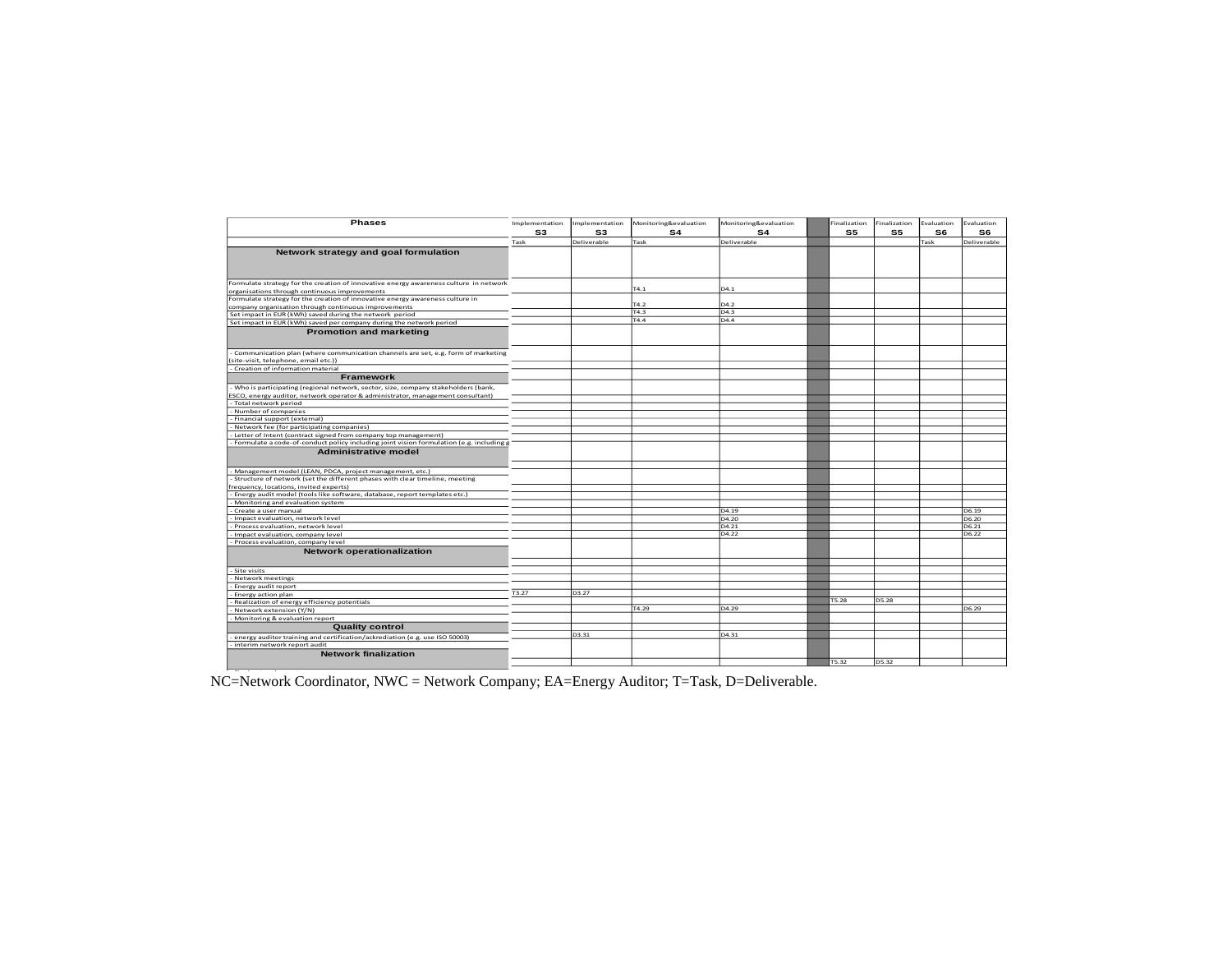# **4.1. A General Model for Successful IEEN**

Based on the presented research and findings from ongoing IEENs, we end this book chapter by presenting a general model on how an IEEN can be managed. The model is presented below in Table 3 and consists of seven important elements:

- Network strategy and goal formulation
- Promoting and marketing
- Framework
- Administrative model
- Network operationalization
- Quality control
- Network finalization

The model is also presented in a step-by-step operationalization beginning with pre-project phase, initiation phase, energy action plan with investment estimation phase, implementation phase, monitoring and evaluation phase, finalization and evaluation phase. On the most detailed level, the model consists of suggestions for task and deliverables for every step.

This should by no means be seen as the "one-and-only-model" but rather a suggestion for a theoretical model, that by the network administrator before the launching of a network, needs to be revised in order to fit the region's culture and juridical conditions, the regarded companies which will form the network, the country's current policy mix, and many other issues.

# **CONCLUSION**

As has been presented in this chapter, IEENs are a complex type of energy service that needs structure in order to be successfully adopted. When properly managed, an IEEN can help reduce barriers to energy efficiency in industry and support the industrial companies in their important transition to improved IEE. However, we would like to highlight that the general model proposed in this book on how an IEEN can be managed is a set of guidelines for the administrator. There cannot be an ultimate model for every IEEN and only general recommendations can be given. A system should be simplified and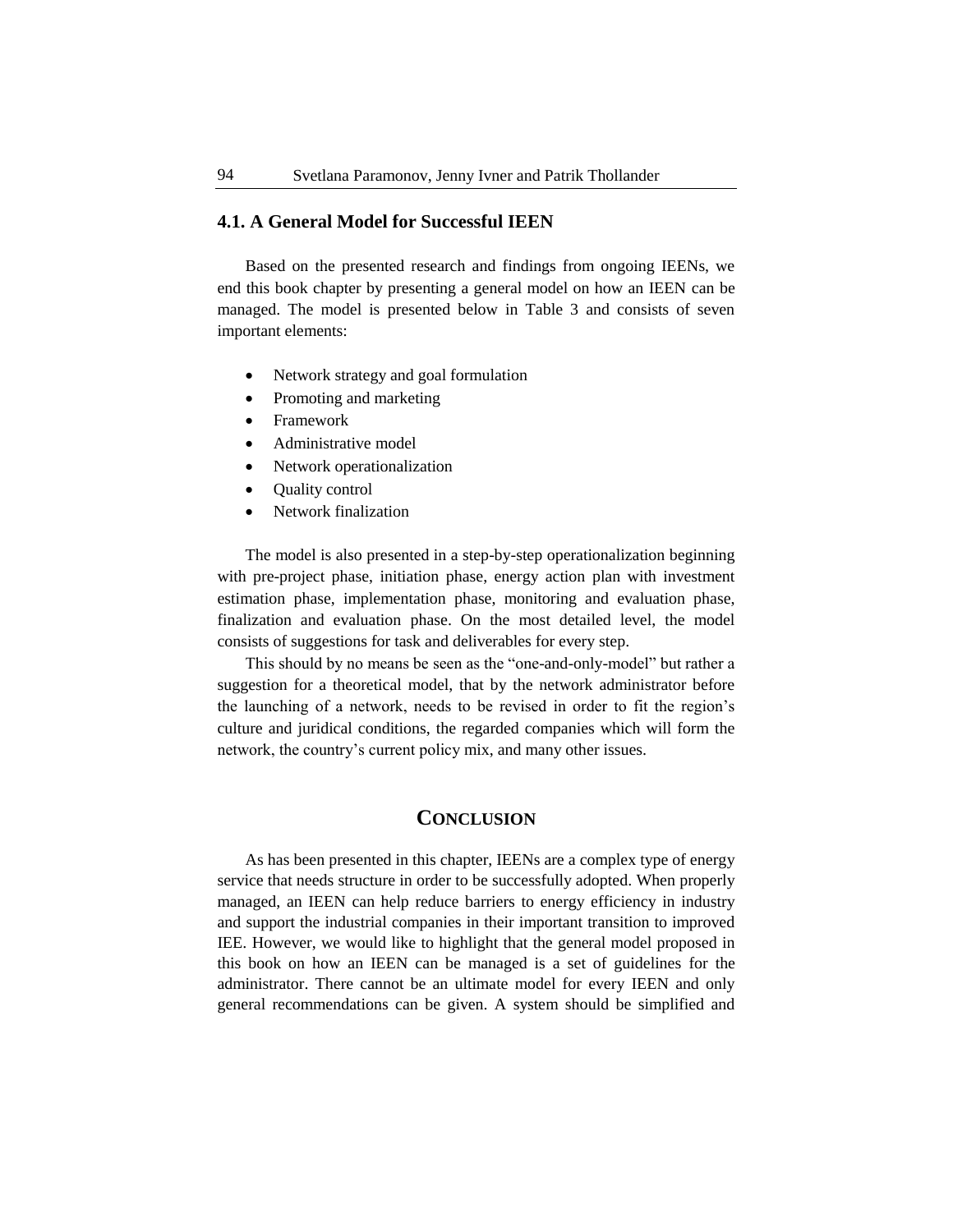adapted to the user rather than following strict prescriptions. Then it is a task for a network's administration how to adapt a model to specific networking circumstances. That is why it is very important that the administrative organization has the necessary tools, knowledge and competencies to manage the network right.

All this would help to go all the way from personal learning to distribution of knowledge among the staff of participating network companies. However, it is important to repeat that this is only the starting point in the process of continuous learning. The key to learning success is never-ending movement from practice to performance and back which helps to build an energy efficiency culture in the industrial sector.

#### **REFERENCES**

- Altea, (2013). Hackeforsmodellen Ett verktyg för ledningssystem. Retrieved December 31, 2013, from Altea Web site: http://altea.se/ hackeforsmodellen/ [In Swedish].
- Ammenberg, J., Börjesson, B., Hjelm, O. (1999). Joint EMS and group certification: a cost-effective route for SMEs to achieve ISO 14001. *Greener Management International,* 28, 23-31.
- Ammenberg, J., Hjelm, O. (2002). The connection between environmental management systems and continual environmental performance improvements. *Corporate Environmental Strategy, 9(2), 183-192.*
- Ammenberg, J., Hjelm, O. (2003). Tracing business and environmental effects of environmental management systems: a study of networking small and medium-sized enterprises using a joint environmental management system. *Business Strategy and the Environment,* 12(3), 163-174.
- Andersson, G. (1979). *Samverkan mellan små företag.* PhD dissertation, Lund University, Lund [In Swedish].
- Argyris, C., Schön, D. (1974). *Theory in Practice: Increasing Professional Effectiveness,* San Francisco: Jossey‐Bass.
- Argyris, C. (1982). *Reasoning, Learning, and Action: Individual and Organizational,* San Francisco: Jossey‐Bass.
- Boddy, D., Buchanan, D. (1992)*. Take the Lead: Interpersonal Skills for Project Managers.* London: Prentice-Hall International.
- Brunke, J.-C., Johansson, M., Thollander, P. (2014). Empirical investigation of barriers and drivers to the adoption of energy conservation measures,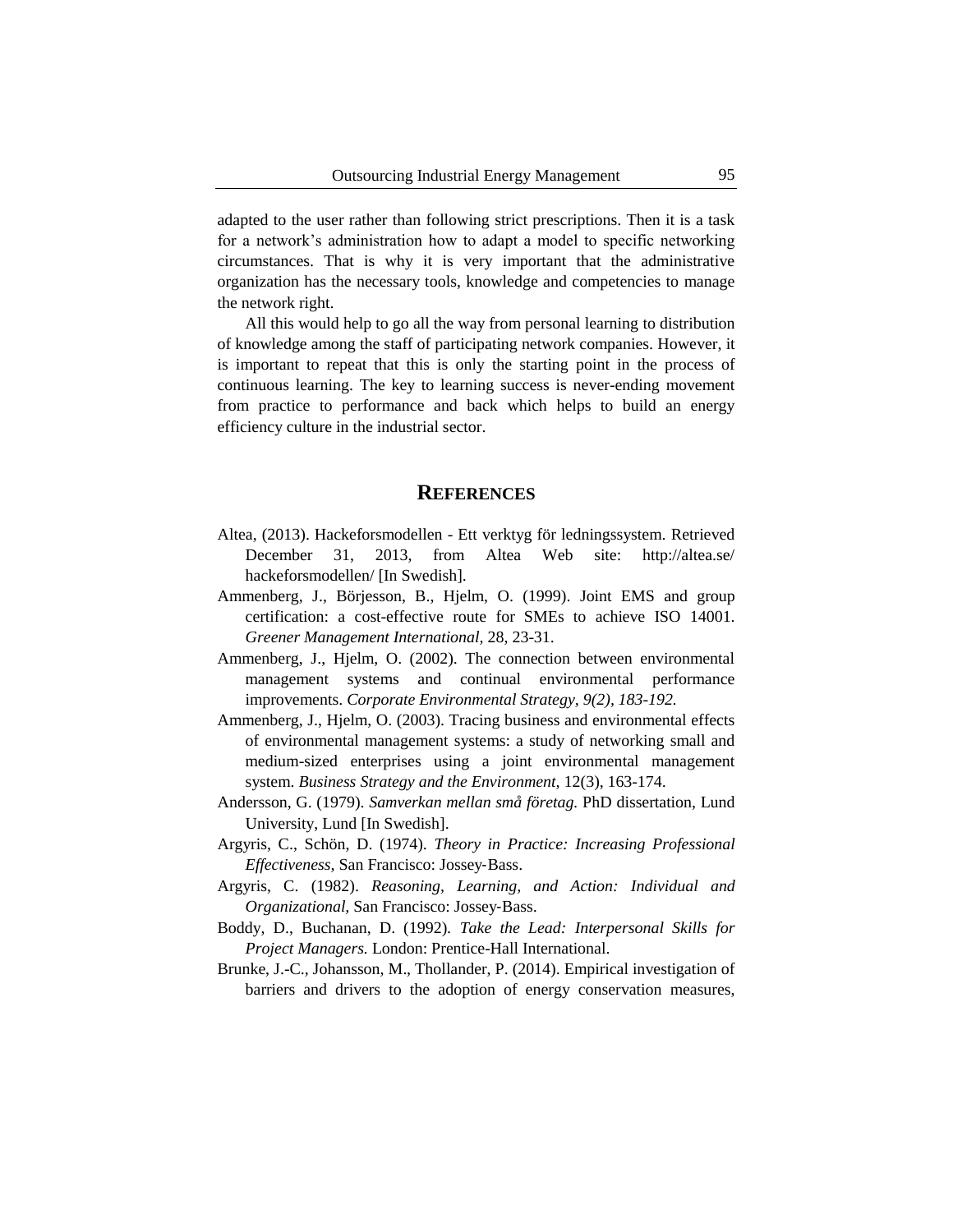energy management practices and energy services in the Swedish iron and steel industry. *Journal of Cleaner Production,* in press*.*

- Christoferssen, L., Larsen,.A., Togeby, M. (2006). Empirical analysis of energy management in Danish industry. *Journal of Cleaner Production,* 14(5), 516-526.
- Elmhester, K. (2008). *Små företag I strategiska nätverk – hur påverkas det enskilda företagets utveckling?* PhD dissertation, Linköping University, Linköping [In Swedish].
- Gronum, S., Verreynne, M., Kastelle, T. (2012). The Role of Networks in Small and Medium-Sized Enterprise Innovation and Firm Performance. *Journal of Small Business Management*, 50(2), 257–282.
- Hallinan, P. (2003). *The SME battle against environmental performance - The Hackefors model in Sweden,* Linköping University, Linköping.
- Hjelm, O., Gustafsson, S., Cherp, A. (2011). From tool technique to tool practice: Experiences from the project SEAMLESS: Strategic Environmental Assessment and Management in Local Authorities in Sweden. *Research report.*
- Huggins, R. (2008). *Forms of Network Resource: Knowledge, Access and the Role of Inter-Firm Networks.* Centre for International Competitiveness, Cardiff School of Management, University of Wales Institute.
- Ivner et al. (2014). Swedish energy manager networks for energy-intensive industry as a driver for improved energy efficiency. *ECEEE Industrial Summer Study Proceeding,* 629-635.
- Jochem, E., Gruber, E. (2007). *Local learning-networks on energy efficiency in industry – successful initiative in Germany.* Germany: Elsevier Ltd.
- Kanter, R. (1983). The change masters: corporate entrepreneurs at work. New York: Thomson Business Publishing.
- Koewener, D., Mielicke, U. & Jochem, E. (2011). *Energy efficiency networks for companies - concept, achievments and prospects,* Karlsruhe, Germany: The Foundation of a Low-Carbon Society.
- Nilsson, K., Nilsson, P. (1992). Småföretag i flerpartssamverkan en studie av aktörer, byggstenar och fogmassa vid nätverksbyggande*. PhD dissertation, Umeå School of Business and Economics,* Umeå [In Swedish].
- Paton, R., McCalman, J. (2000) *Change Management: A Guide to Effective Implementation.* SAGE Publications
- Prajogo, D., Tang, A., Lai, K. (2014). The diffusion of environmental management system and its effect on environmental management